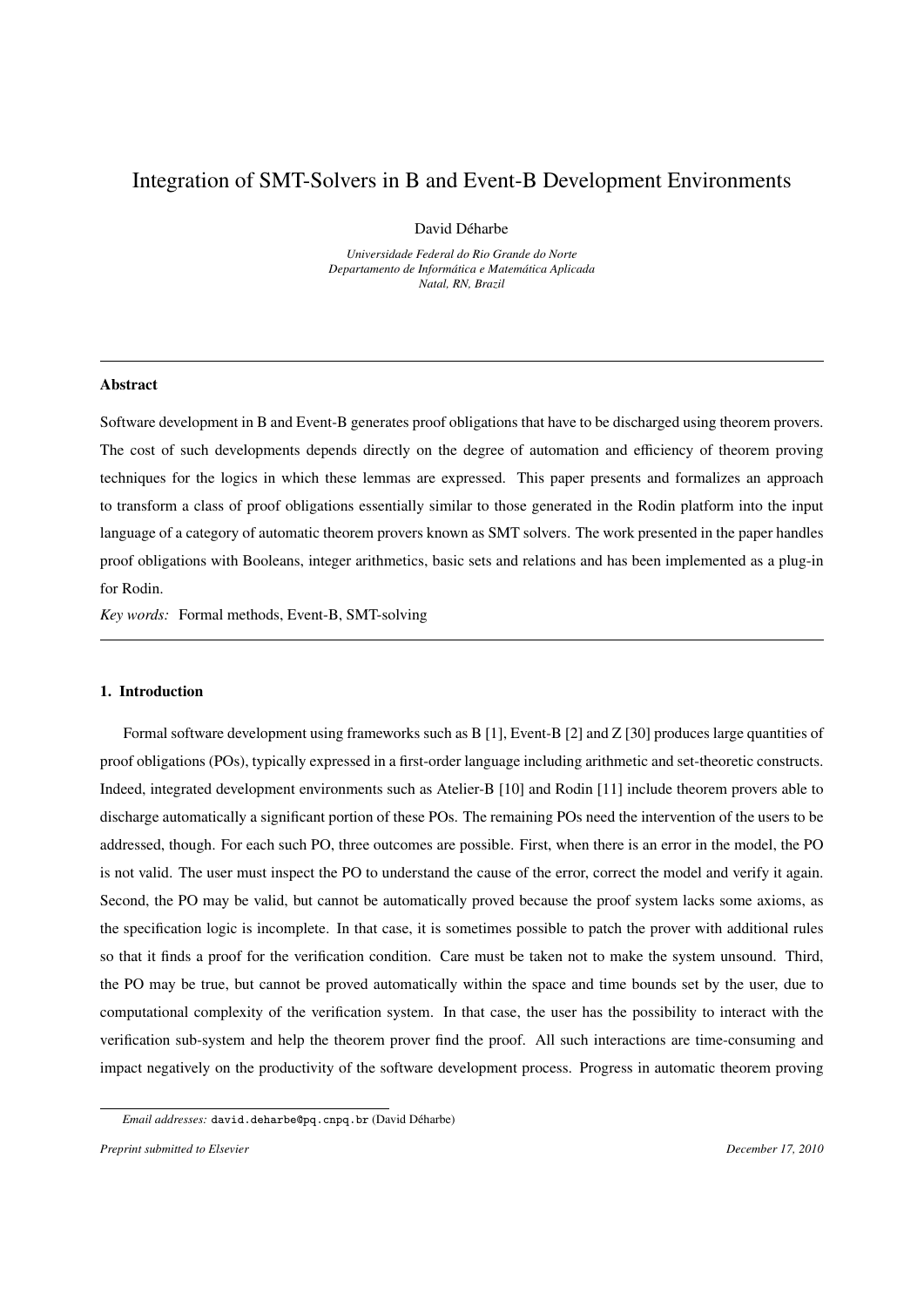techniques for formal software development framework is therefore key to increase the effectiveness, application and dissemination of formal methods (see e.g. [28] for an account of application of several verification techniques to Event-B model checking). This may be achieved with  $(1)$  more efficient verification algorithms,  $(2)$  better integration with the development framework (providing counter-examples and dependencies between proofs and specification elements), (3) native support for more expressive logics.

The Satisfiability Modulo Theory (SMT) approach to theorem proving [17, 15, 14] successfullt addresses many software-related problems. SMT-solvers [6, 5, 7, 8, 18, 13] are tools that implement this approach. They combine a Boolean satisfiability engine to handle the propositional structure of the PO, optimized decision procedures for individual theories, such as arrays and arithmetics, a framework to combine these decision procedures [24], and other optimizations, such as theory propagation [26]. Some solvers are also able to build a proof of their result. The international SMT-LIB initiative provides a common input format [29] language and a repository of benchmarks for SMT-solvers.

Recently, the formal methods community has shown interest in applying SMT-solvers in the verification of POs, which seem to be good candidates to achieve progress in at least two of the above mentioned directions: efficiency and integration. SMT-solving techniques have also drawn the interest of other families of formal methods practitioners, as shown by a recent experiment to apply a SMT-solver to verify a system specified in Alloy [19]. Moreover, the inclusion in the SMT-LIB, the standard input format for SMT-solvers, of a theory for state-based specification languages has recently been proposed [22]. However this proposition considers many specification constructs such as sets, sequences and maps that are not yet fully handled by current SMT-solving techniques.

The goal of the work presented in this paper is to extend an existing approach [16] to apply *state-of-the-art* SMTsolvers to POs, restricted to a subset of the logic constructs of B and Event-B: Booleans, linear integer arithmetics, basic sets and basic relations, plus mixed operators relating sets with integers such as cardinality. It considers the POs generated in the Rodin platform and shows how they may be mapped to the SMT-LIB language, and thus verified using existing SMT-solvers. This approach should also be readily applied in other development environments, e.g. Atelier B, as the proof obligations are expressed in the same logic.

The rest of the paper is organized as follows. The next two sections lay the ground for the technical development of this work. Section 2 presents the formal development methods B and Event-B and describes the class of proof obligations that are handled in this work. Section 3 then introduces the SMT approach to automatic theorem proving and the SMT-LIB format. The general principles of this translation are described in section 4 and the detailed presentation of its formalization in section 5. Section 6 describes an implementation of this translation within Rodin [11] in a plug-in that verifies proof obligations using existing SMT-solvers. This implementation was applied to a set of benchmarks and the result of their verification with an existing SMT-solver are presented in section 7. Conclusions and future work are discussed in section 8.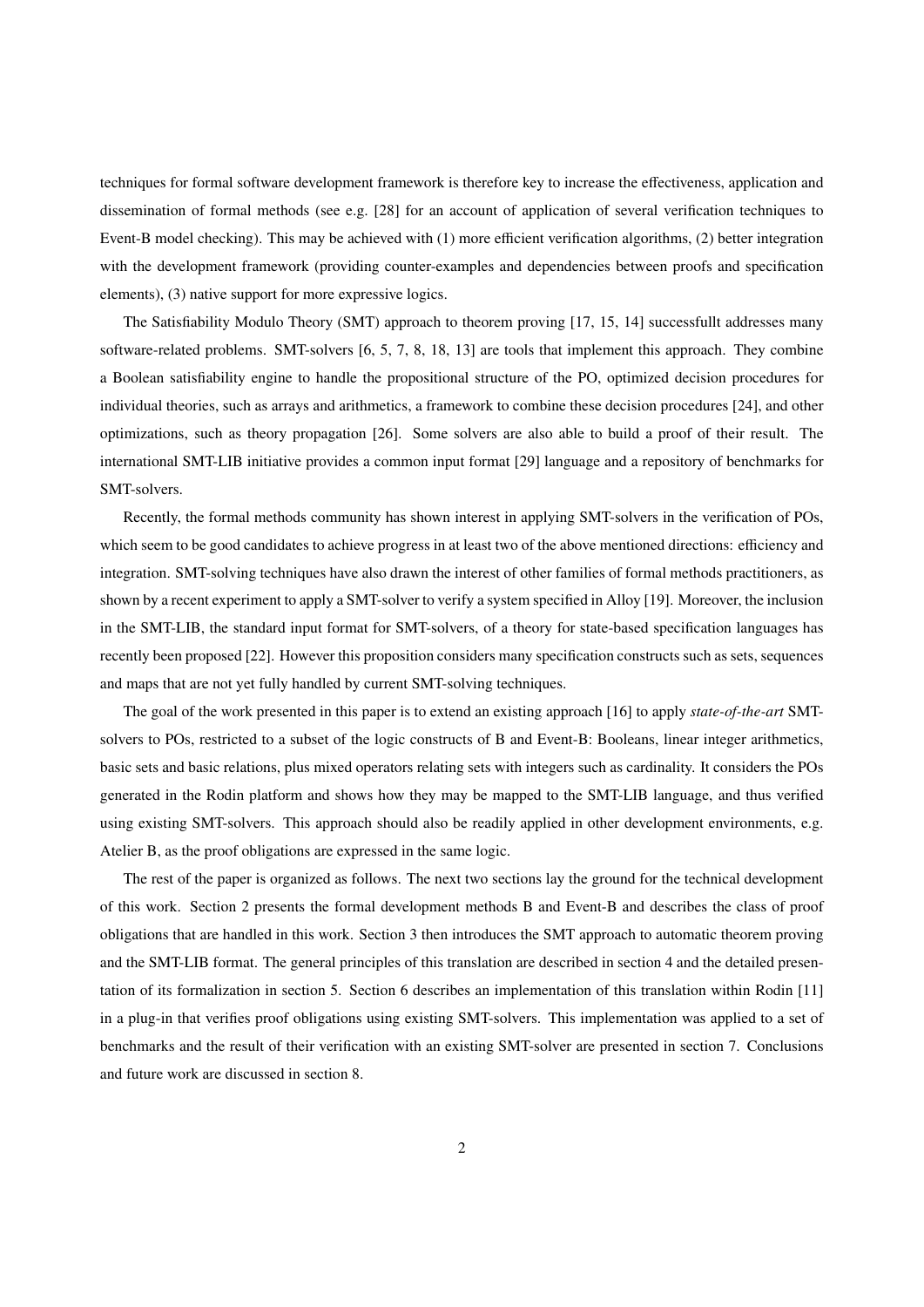### 2. Formal Model-Driven Software Design with B and Event-B

The B method for software development [1] is based on the B *Abstract Machine Notation* (AMN) and the use of formally proved refinements up to a model sufficiently concrete that programming code can be automatically generated from it. Event-B [2] is closely related to B, but with an emphasis on system modelling. Both are based on refinement calculus, first order logic, integer arithmetic, set theory, and their constructs are similar to those of the Z notation [30]. B and Event-B models are finite state machines. The state is a tuple of values of a collection of variables, and the transitions may assign new values to those variables. The language also provides modularization and structuring constructs similar to those of programming languages. B is supported by a number of tools [10, 3], while all the tool support for Event-B is integrated in the Rodin platform [11], a development environment based on Eclipse [31].

# *2.1. Overview*

A B or Event-B model defines a set of valid states, including initial states, and operations (named events in Event-B) that usually provoke a state transition. The design process starts with an abstract yet *functional* model of the system. The developer needs to check several verifications conditions on such a model: that all expressions are well-defined, that the model constraints are satisfiable, that the initial states are valid and that operations do not map valid states to invalid states. For each such verification, the tools generate automatically proof obligations that are then verified using theorem proving technology.

Once an initial functional model has been constructed and verified, B and Event-B provide constructs to define *refinement* modules. A refinement is always associated to another, more abstract, model and specifies either the formalization of new functional requirements or a design decision: either about the concrete representation of the state, or about the algorithmic realization of an operation (or both). Verification conditions are proved to establish that each refinement conforms to the refined module.

# *2.2. The B and Event-B notations*

Essentially, a B or Event-B module contains two main parts: a state space definition and the operations available to access and modify state. It may additionally contain auxiliary clauses in many forms (parameters, constants, assertions), but those are essentially for practical purposes (i.e. to promote modularity, reuse, etc.) and do not extend the expressive power of the notation. In the remainder, we will restrict our discussion to the core clauses of the module specification.

The specification of the state components appears in the VARIABLES and INVARIANT clauses. The former enumerates the state components, and the latter defines restrictions on the possible values they can take. If *V* denotes the state variables of a machine, the invariant is a predicate on *V*. Verifications carried out throughout the development process have the intention of checking that no invalid state will ever be reached as long as the operations of the machine are used as specified.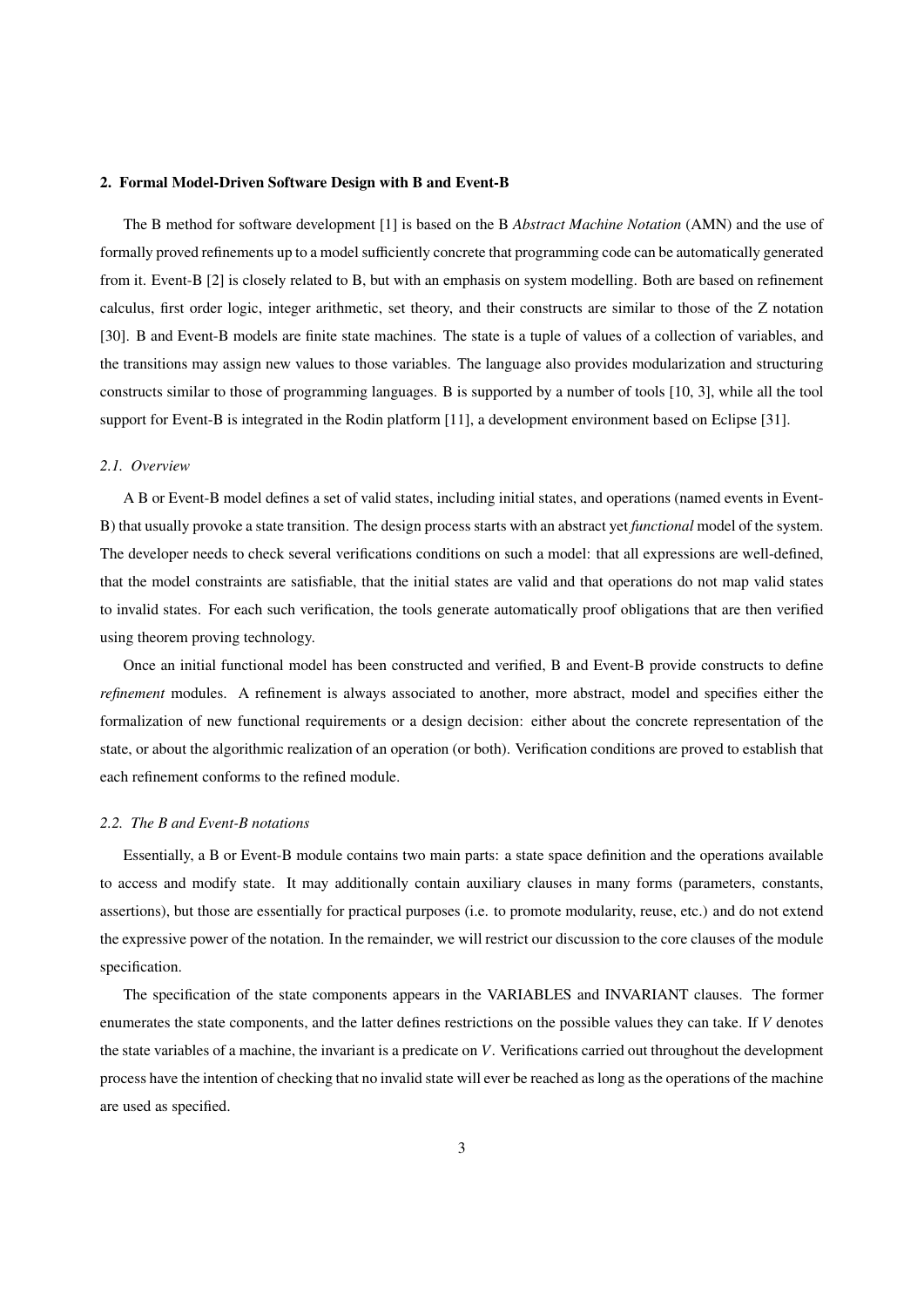CONTEXT*definitions* SETS*COLOR* CONSTANTS *red*, *yellow*, *green* AXIOMS*COLOR* = {*red*, *yellow*, *green*} END MACHINE*trac light* SEES *definitions* VARIABLES *light* **INVARIANTS**  $light \in COLOR$ INITIALISATION *light* :2 *COLOR* EVENTS *tored* = WHEN *light* = *yellow*THEN *light* := *red* END *toyel* = WHEN *light* = *green*THEN *light* := *yellow*END *togre* = WHEN *light* = *red* THEN *light* := *green*END END



For the specification of the initialisation as well as the operations, the notation offers a set of so-called *substitutions*. These are "imperative-like" constructs with translation rules that define their semantics as the effect they have on the values of any (global or local) variables to which they are applied. The semantics of the substitutions is defined by the *substitution calculus*, formalizing how the different substitution forms rewrite to formulas in first-order logic. At an abstract level of specification, it is common to use non-deterministic substitutions. Let *S* denote a substitution, *E* an expression, then [*S*]*E* denotes the result of applying *S* to *E*. For instance, an operation that would increment a counter variable *v* can be specified as  $v := v + 1$ . Indeed, the basic substitution is very similar to the side-effect free assignment construct found in imperative programming languages. Applying such a substitution to an expression consists in substituting the target variable *v* with the source expression. For instance,  $[v := v + 1]v \ge 0$  simplifies to  $v + 1 \ge 0$ . Besides the basic substitution, the notations provide more elaborate substitution constructions, such as non-deterministic substitution ANY *v* WHERE*C* THEN *S* END, which applies substitution *S* with variable *v* having any value that satisfies predicate *C*. Substitution  $v \in V$ , where *V* is a set, is equivalent to **ANY** *x* WHERE  $x \in V$ *V* THEN  $v := x$  END.

The example shown in Figure 1 illustrates these concepts with the Event-B model of a traffic light. Event-B specification modules are either contexts, for auxiliary definitions, or machines, with the actual functional specification. In the example, the context is named *definitions* and defines a set named *COLOR* with three elements *red*, *green* and *yellow*. The behavior is specified in the machine named *traffic\_light*. Its model has a single variable, named *light*, and the invariant states that its value must be an element of the set *COLOR*. The initialization non-deterministically chooses one value in this set and assigns it to variable *light*. The possible transitions are specified in the model as three events. Each event has a guard and assigns a new value to the state.

Two consecutive refinements for the example machine are presented in figure 2. The first refinement introduces a bounded integer variable, named *count* to represent the value of the variable *light* from the abstract model: it is called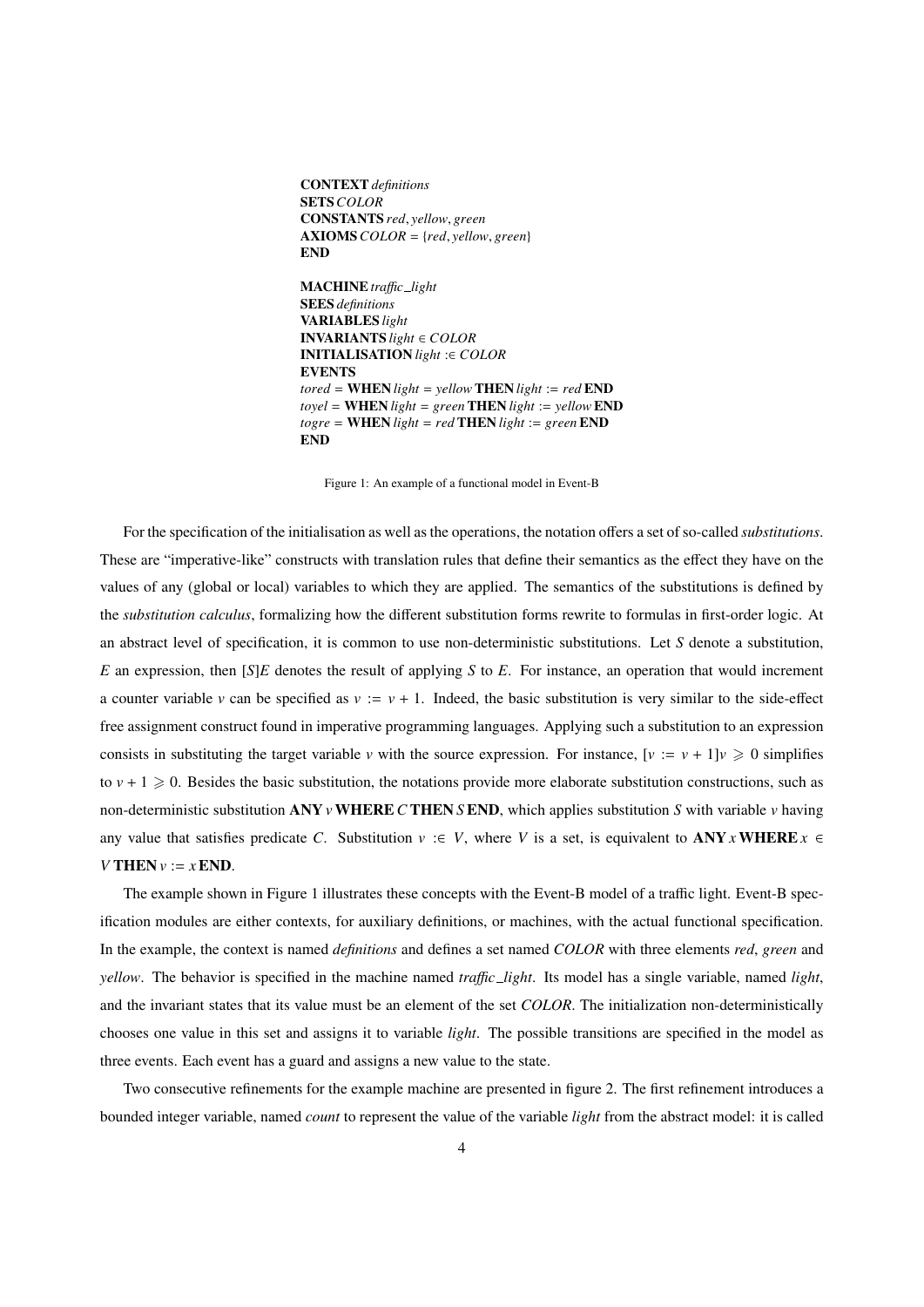```
MACHINEtra f f ic light r1
REFINES tra f f ic light
CONSTANTS color re f ine, color step
PROPERTIES
  color\_refine \in COLOR \rightarrow \mathbb{N} \wedgecolor_refine = {green \mapsto 0, yellow \mapsto 1, red \mapsto 2}
VARIABLES count
INVARIANT count \in \mathbb{N} \land count \in 0.2 \land count = color_refine(light)
INITIALISATION count := 0
EVENTS
tored = \textbf{WHEN} \text{ count} = 1 \text{ THEN} \text{ count} := (count + 1) \text{ mod } 3 \text{ END}toyel = WHEN count = 0 THEN count := (count + 1) mod 3 END
togre = \text{WHEN} \text{ count} = 2 \text{ THEN} \text{ count} := (count + 1) \text{ mod } 3 \text{ END}END
MACHINE<sub>traffic_light_r2</sub>
REFINES tra f f ic light r1
VARIABLES count
INVARIANT count \in \mathbb{N} \wedge count \in 0.2INITIALISATION count := 0
EVENTS
step =
  REFINES tored, toyel, togre
  THEN count := \left(count + 1) mod 3 END
END
```
Figure 2: Two successive Event-B refinements for the machine shown in figure 1: the first is a data refinement, and the second is used to merge events.

a data refinement since it provides a representation of the data that is closer to an actual implementation. The second refinement illustrates how to take advantage of an opportunity to factor definitions: the three events of the system are merged into a single one, called *step*.

# *2.3. Verification*

The correctness of a full design with the B method is established by proving that functional models are realizable and consistent and that each refinement is compatible with the module it refines. To this end, proof obligations need to be generated and checked.

A functional model is considered realizable if the different constraints that its component must obey are satisfiable. It is considered consistent when:

- 1. The initialization actions take the machine into a valid state.
- 2. No operation may take the machine from a valid state to an invalid state, as long as the user provided parameters and the machine variables are such that the guard *GRD* for application of the substitution *S* corresponding to this operation evaluates to true.

Refinements are also subject to verification. The B and Event-B method generates proof obligations establishing that the result of a refinement is compatible with the original specification. Although the methods have different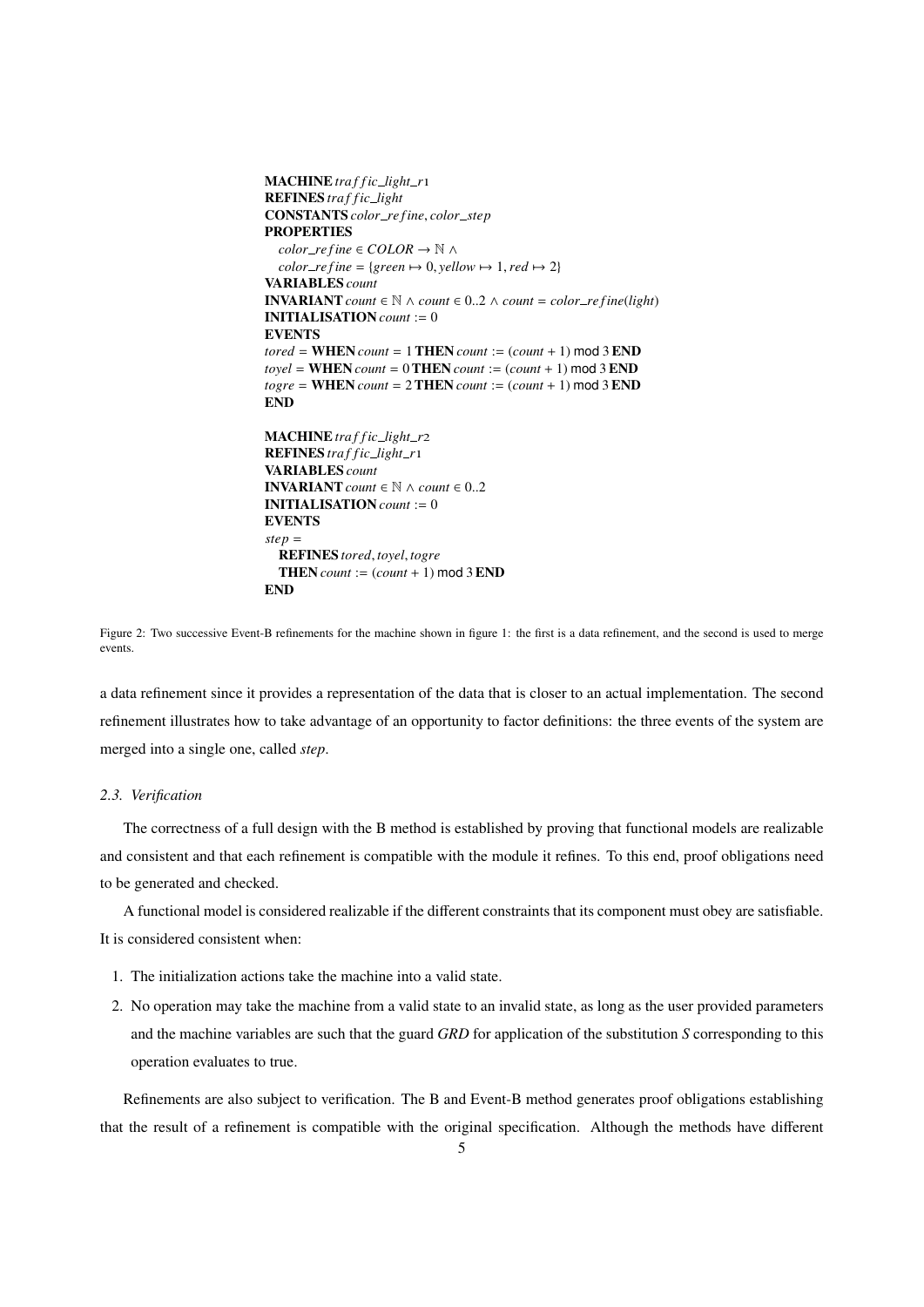definitions of refinements, the corresponding proof obligations have essentially the same structure and underlying logic.

The verification of such proof obligations is delegated to theorem provers. The efficiency and effectiveness of verification of such tools depends on the language elements that are used to model the system. The richer the language, the more complex the data model and the associated operations, and the more difficult is the verification of such proof obligations.

Section 2.4 describes the structure of the representation of the proof obligations in the Rodin platform.

In addition to the generation of proof obligation and the verification thereof using automatic or interactive theorem provers, it is also possible to carry out verification tasks using a model checker and animator such as ProB [23]. ProB combines on-the-fly state space construction and constraint solving. If, one the one hand, this approach is applicable only to finite models, on the other hand, it is also able to verify automatically a larger class of properties, including dynamic behavioral properties expressed in, e.g., temporal logic.

### *2.4. Proof Obligations in Rodin*

One of the roles of the Rodin platform [11] is to manage the POs produced in a development. The abstract syntax of the format is described hereafter. A PO is structured in four sections<sup>1</sup>:

$$
L ::= T^+ \qquad E \qquad H^* \qquad G
$$
  
(theories) (typing environment) (hypothesis) (goal)

The theories are pre-defined names corresponding to different fragments of the specification logic. This work only considers theories that correspond to Booleans, integers, basic sets (i.e. no set of sets is allowed), basic relations (i.e. only *n*-ary relations over simple sets are allowed), but it could be straightforwardly extended to include real numbers if the specification logic would consider them. The theories of a PO can be computed by a static syntactical analysis of the hypothesis and the goal.

The scope of this work is a fragment of the specification logic, and the following grammar defines the possible corresponding typing environments:

| $E$ ::=                | $D^*$                  | (typing environment : a sequence of declarations)                                    |
|------------------------|------------------------|--------------------------------------------------------------------------------------|
| $D \nightharpoonup$ := | $T \perp V$            | <i>(declaration: a carrier set or a variable declaration)</i>                        |
| $T$ ::=                | set <i>name</i>        | (carrier set declaration : a user-defined name)                                      |
| $V$ ::=                | name S                 | (declaration: a name followed by a sort)                                             |
| $S$ ::=                | $B \mid \mathbb{P}(B)$ | (sort: a basic sort, or a set thereof)                                               |
| $B$ ::=                | $C \mid B \times B$    | (basic sort: a carrier set or a binary relation)                                     |
| $C$ ::=                |                        | $\mathbb{Z}$   <b>BOOL</b>   name (carrier set: integers, Booleans, or user-defined) |

<sup>1</sup>Regexp superscript operators <sup>+</sup> and <sup>\*</sup> indicate respectively one or more and zero or more of the preceding element.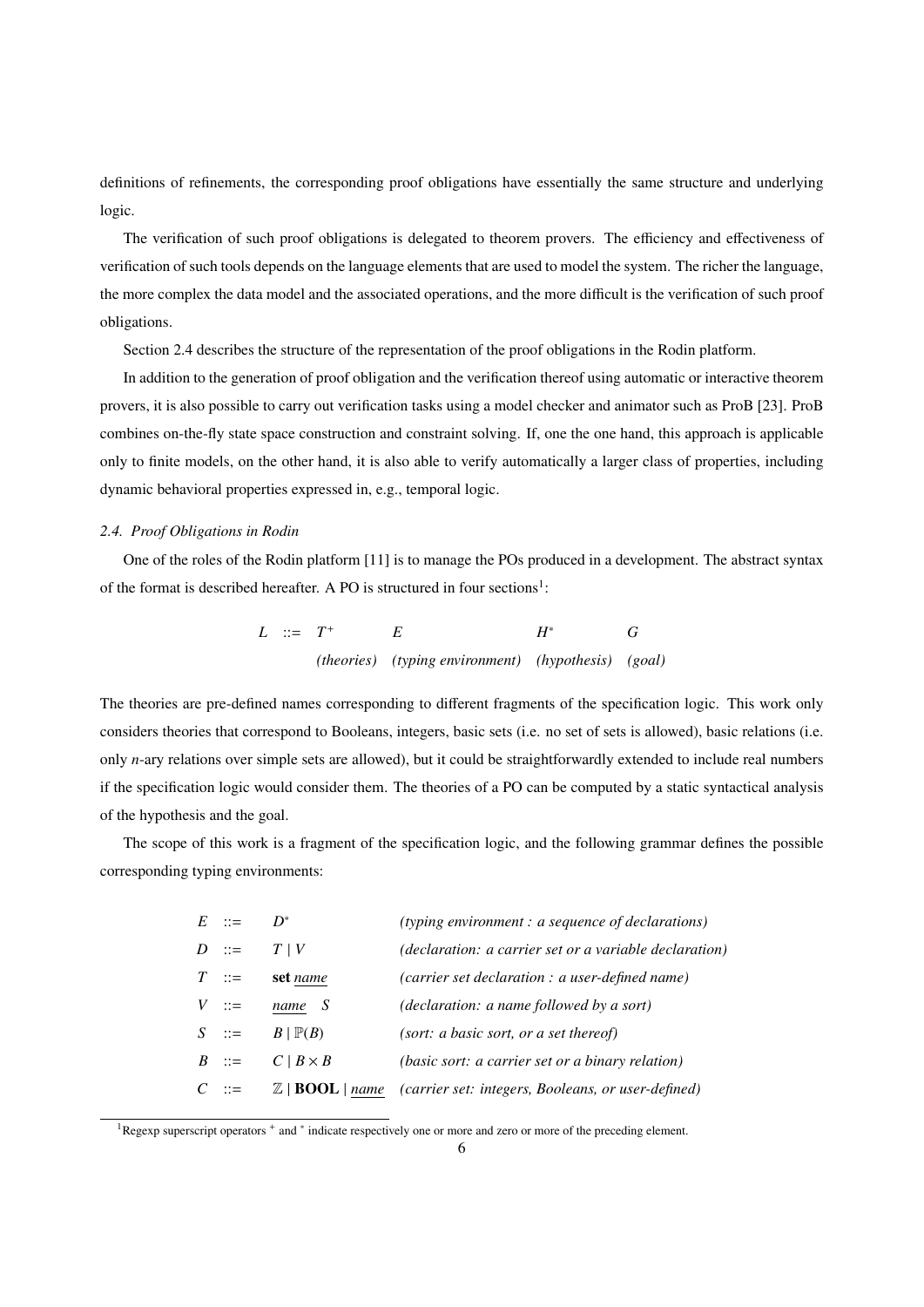Sorts **BOOL** and  $\mathbb Z$  are pre-defined. In B, new sorts (also called basic types) are carrier sets and may be introduced either as deferred sets (only their name is given, and they are assumed to be non-empty) or as enumeration (and the only values in the sorts are those that are enumerated, and they are pairwise distinct).

Finally, the hypothesis and the goal are first-order formulas. The language for formulas is specified by the following grammar, where non-terminals  $\varphi$  and  $\tau$  stand respectively for formulas and terms. POs are well-typed and no type checking or type inference is needed.

|  | $\varphi$ : $= \neg \varphi \mid \varphi \Rightarrow \varphi \mid \varphi \Leftrightarrow \varphi$ |                                                                                               |
|--|----------------------------------------------------------------------------------------------------|-----------------------------------------------------------------------------------------------|
|  | $\varphi \wedge \cdots \wedge \varphi \varphi \vee \cdots \vee \varphi$                            | <i>(Boolean connectors)</i>                                                                   |
|  | $ \exists x \bullet \varphi  \forall x \bullet \varphi$                                            | <i>(quantifiers)</i>                                                                          |
|  | $\tau = \tau \mid \tau \neq \tau$                                                                  | <i>(generic relational operators)</i>                                                         |
|  |                                                                                                    | $ \tau < \tau   \tau > \tau   \tau \leq \tau   \tau \geq \tau$ (integer relational operators) |
|  | $\tau \subseteq \tau \mid \tau \subset \tau \mid \tau \in \tau$                                    | (set relational operators)                                                                    |

The considered terms have sort **BOOL** and  $\mathbb{Z}$ , user-defined carrier sets as well as their powerset and cartesian products, and powerset of such cartesian products. Basic sets may be ranges of integers, or defined in extension or intentionally.

 $\tau$  ::= *name* |

| <b>TRUE</b>   <b>FALSE</b>   <b>bool</b> $(\varphi)$                                                                                               | <i>(Boolean terms)</i>                       |
|----------------------------------------------------------------------------------------------------------------------------------------------------|----------------------------------------------|
| $num \mid -\tau \mid \tau - \tau \mid \tau \text{ div } \tau \mid \tau \text{ mod } \tau \mid \tau + \cdots + \tau \mid \tau * \cdots * \tau \mid$ | <i>(integer terms)</i>                       |
| $\emptyset$   { $\tau$ , , $\tau$ }   { $x   \varphi$ }   $\tau \cup \cdots \cup \tau$   $\tau \cap \cdots \cap \tau$   $\tau \setminus \tau$      | (set terms)                                  |
| $\tau$ $\tau$                                                                                                                                      | ( <i>integer range</i> )                     |
| $\tau \times \tau$ $\tau \mapsto \tau$                                                                                                             | (cartesian product, pair)                    |
| dom $\tau$   ran $\tau$                                                                                                                            | (relation domain, range)                     |
| $\tau[\tau]$                                                                                                                                       | (relational image)                           |
| $\tau \lhd \tau \mid \tau \rhd \tau \mid$                                                                                                          | (relation restriction on domain, range)      |
| $\tau \lhd \tau \mid \tau \rhd \tau \mid$                                                                                                          | (relation subtraction on domain, range)      |
| $\tau^{-1}$   $\tau \circ \tau$   $\tau \notin \tau$                                                                                               | <i>(inverse, composition, overwrite)</i>     |
| $id(\tau)$                                                                                                                                         | <i>(identity relation)</i>                   |
| $\tau \leftrightarrow \tau$                                                                                                                        | (set of relations)                           |
| $\tau \rightarrow \tau  \tau \rightarrow \tau $                                                                                                    | <i>(total, partial functions)</i>            |
| $\tau \rightarrowtail \tau   \tau \rightarrowtail \tau  $                                                                                          | (total, partial injective functions)         |
| $\tau \rightarrow \tau  \tau \rightarrow \tau $                                                                                                    | <i>(total, partial surjective functions)</i> |
| $\tau \rightarrow \tau$                                                                                                                            | (bijective functions)                        |
| $\lambda x \bullet (\varphi \mid \tau)$                                                                                                            | (lambda expression)                          |
|                                                                                                                                                    |                                              |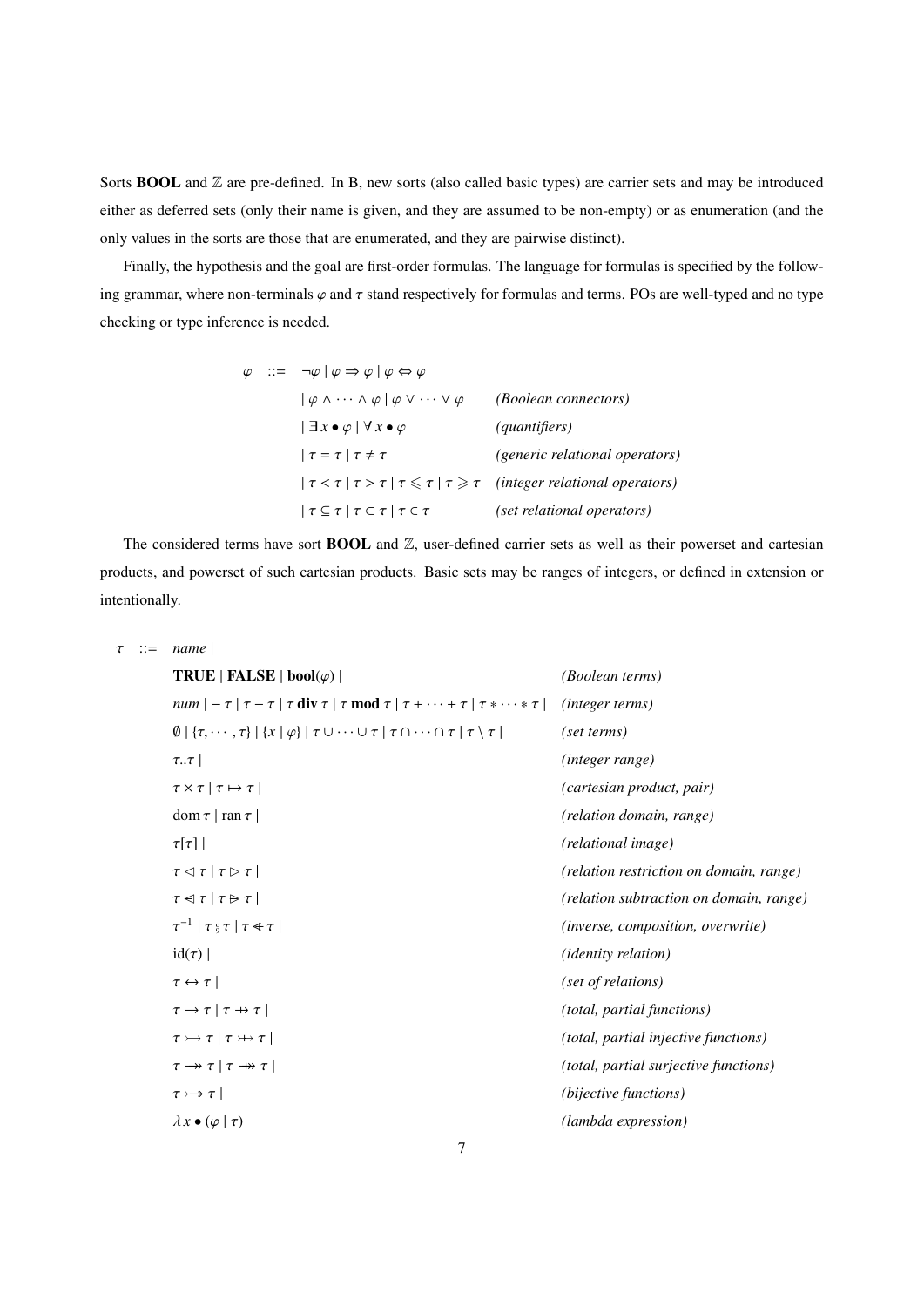Finally there are mixed operators that are neither basic set operators nor integer arithmetic operators; they are:

|  | $\varphi$ ::= finite( $\tau$ )         | (test for finiteness)     |
|--|----------------------------------------|---------------------------|
|  | $\tau$ ::= $\min(\tau)   \max(\tau)  $ | (set minimum and maximum) |
|  | card $(\tau)$                          | <i>(cardinality)</i>      |

### 3. SMT-Solvers

## *3.1. The SMT approach to theorem proving*

The Satisfiability Modulo Theory (SMT) problem is a decision problem to determine if a given logic formula is satisfiable with respect to a combination of theories expressed in first-order logic. Theories of interest for the work described in this paper include uninterpreted functions with equality and integer arithmetics. Since the validity of a proof obligation can be decided by checking the unsatisfiability of its negation, SMT-solvers are natural candidates for discharging the verification conditions generated in the application of the B and Event-B methods.

SMT-solvers can for example handle a formula like

$$
x \le y \land y \le x + f(x) \land P(h(x) - h(y)) \land \neg P(0) \land f(x) = 0
$$

which contains linear arithmetics on reals  $(0, +, -, \leq)$ , and uninterpreted symbols  $(P, h, f)$ . SMT-solvers use decision procedures for the disjoint languages (for instance, congruence closure for uninterpreted symbols [25], and simplex for linear arithmetics) and combine them to build a decision procedure for the union of the languages.

There are a number of available SMT-solvers (e.g.  $[7, 5, 8, 18, 13]$ . They differ mostly by the theories they handle, their efficiency (which may vary depending on the theories they handle), the ability to handle quantified formulas as well as to construct certificates (proofs) of their results. SMT-COMP is a yearly competition where the different SMT-solvers may participate in different categories (corresponding to different theories). This competition uses the SMT-LIB library of benchmarks, and the corresponding format is the de *facto standard* input language for SMT-solvers. In this work, it is the language used to input proof obligations to SMT-solvers and is described in Section 3.2.

#### *3.2. The SMT-LIB Format*

The SMT-LIB format [4, 29] is the result of an international effort to establish a common input language for SMT-solvers. In addition, this initiative also collects and classifies proof obligations expressed in this format, thus establishing a benchmark library for SMT-solvers. Both the format and the benchmarks are used as a reference to establish quantitative measures of SMT-solvers and their evolution. The SMT-LIB format is thus the *de facto* standard input language for SMT-solvers. This work considers the newly published version 2.0 ([16] considered version 1.2).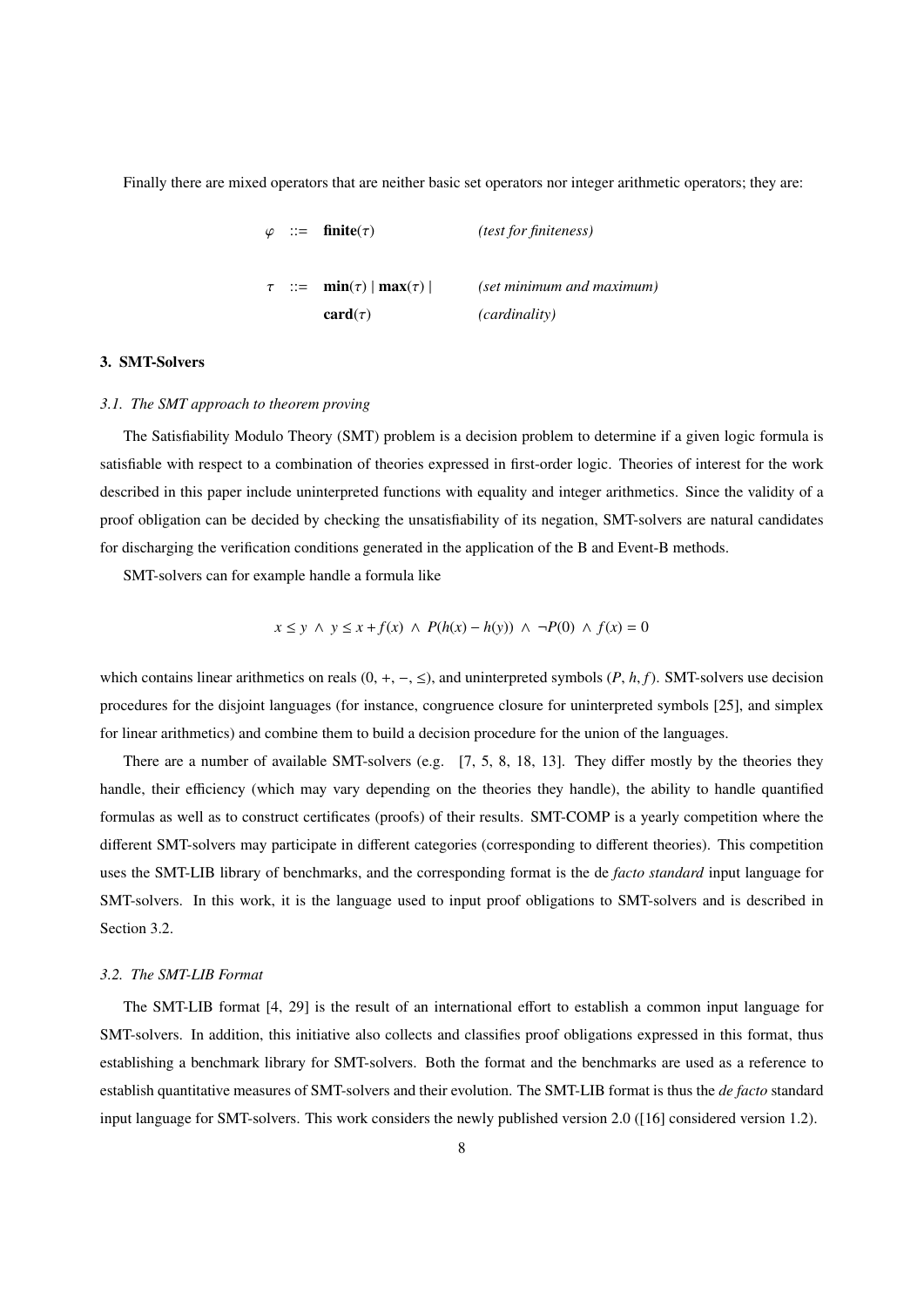SMT-solvers are interactive and are used through a sequence of commands that thus form a scripting language. A session with a SMT-solver is initiated with a sequence of declarations of different entities: logic, sorts, functions, predicates. The logic is a pre-established name, to which are associated sort, function and predicate declarations, possibly some syntactical restrictions, as well as a semantics. For instance, the logic OF IDL corresponds to quantifier-free formulas with integer arithmetic terms where the constraints bound numerically subtractions between integer-sorted terms. Also, a logic for POs from the Vienna Development Method [9] has been proposed for inclusion in the SMT-LIB [22]. This theory includes finite sets, lists and maps and its goal is close to that of this work; it is however currently not supported by existing SMT-solvers.

SMT-LIB has commands to declare a sort by giving its name and arity, and a function by giving its name and signature (i.e. the list of the sorts of the parameters followed by the sort of the result). The sort *Bool* of arity zero and the binary equality operator belong to every pre-defined logic, such as QF IDL. In addition, the language offers the possibility to define the semantics of such symbols axiomatically with first-order formulas.

In addition to commands for defining the specification language, the scripting language has commands to add (conjunctively) and remove hypotheses and goal in a global stack of sets of formulas. Such formulas are first-order multi-sorted logic formulas expressed using both the symbols of the declared logic and the additional symbols declared in the benchmark. Groups of formulas may be incrementally stacked and eventually verified through a command to activate the solver. This causes the solver to check if the conjunction of the stacked formulas is satisfiable or not. There are also commands to query the result once the solver has completed its execution. In addition to the satisfiability status, clients (such as the Rodin platform) may query a model when the stack of formulas is satisfiable, and obtain an unsatisfiable subset when it is not.

#### 4. Rationale of the Translation

On the one hand, SMT-solvers integrate and combine reasoning engines for a number of logics, such as arrays, bitvectors, abstract data types, and different fragments of integer and real-number arithmetics. On the other hand, Rodin POs may contain arbitrary integer arithmetic expressions, arbitrary combinations of set constructs, including derived entities such as relations, functions and sequences, as well as operators mapping sets to integers and vice-versa. The remainder of this section contains a discussion on the rationale for mapping Booleans, arithmetic, basic sets and relations to proof obligations that are amenable for efficient verification by current SMT-solvers: sets and relations are represented as predicates, expressed using lambda expressions, and set and relation operators are expressed using macros.

# *4.1. Booleans*

The logic of Event-B and B contains terms of sort Boolean, where they are different syntactical entities than formulas. In addition, these notations provide the operator bool that "casts" formulas to Boolean terms. The same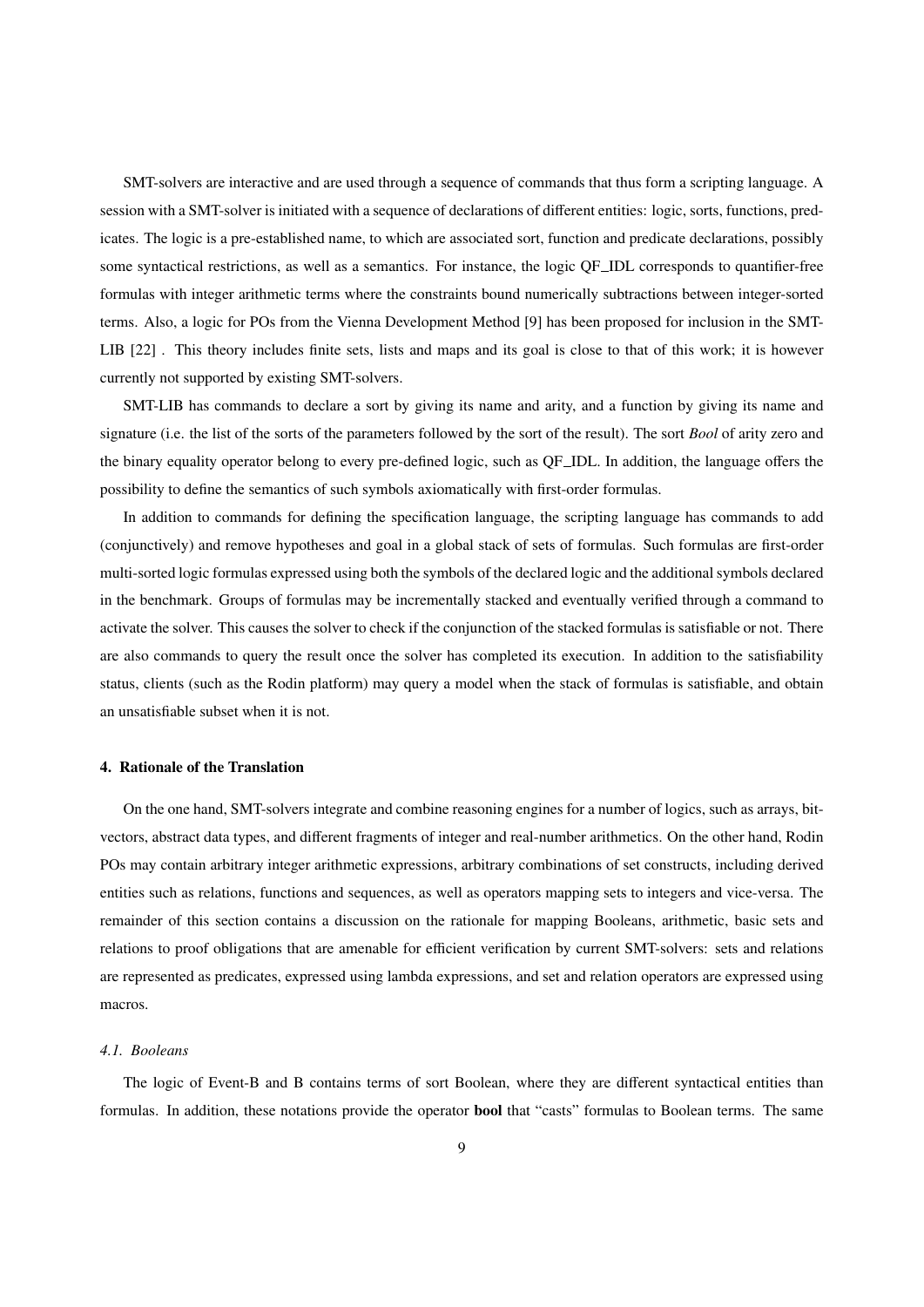distinction occurs in the Rodin POs. This translation maps both entities (formulas and Boolean terms) to terms sorted as Boolean in the SMT-LIB logic. This approach should take better advantage of the efficient handling of complex Boolean structures in SMT-solvers.

# *4.2. Arithmetic*

Considering arithmetics, the SMT-LIB benchmarks are divided into several divisions according to the class of constraints: difference logic, linear arithmetics, non-linear arithmetics. The benchmarks are further divided according to whether the formulas are quantified or quantifier-free and whether the numeric sort is integers or real numbers. This information is available to SMT-solvers in a benchmark attribute; they may use it to select the most efficient procedure for the given benchmark. The translation systematically sets this attribute to quantified linear integer arithmetic as it reflects the addressed class of POs.

# *4.3. Basic sets*

Currently, no SMT solver provides direct support for set theory. A possible approach is to map set constructs to symbols of a theory that can be handled in one of the existing SMT-solvers. It is possible to map sets to arrays of Booleans indexed by the elements of the domain of the set (see e.g. in [12, 22]). Another solution is to represent sets by their characteristic predicate, i.e. a Boolean-valued function *f* taking as argument a value of the corresponding carrier set. This is the approach used to discharge set-theoretic arguments in a proof assistant embedding a SMT-solver [21] as well as in the *Predicate Prover*, available in Rodin and Atelier-B. The former solution has the advantage of being more general, as it allows nesting sets. The latter solution can only deal with basic sets (no set of sets) but provides a direct mapping to first-order logic with uninterpreted functions and predicates, for which efficient reasoning engines are available: this paper investigates this approach. Even if a SMT solver eventually supports all the constructs found in Rodin POs, this does not cancel the usefulness of this work, as the SMT-LIB POs produced using the proposed encoding may be easier to prove than in the general case.

Sets and set operators are thus translated to predicates and Boolean connectors as usual: false for the empty set, disjunction for union, implication for set inclusion, predicate application for set membership, etc. To implement this approach, we employ extensions to the SMT-LIB library implemented in the veriT SMT-solver [8], namely macro definitions and lambda expressions. veriT processes such constructs, applying macro expansion and beta-reduction, producing formulas conforming to the SMT-LIB format that may be directly processed in veriT or by any SMT-solver equipped with the right decision procedures.

For instance, union is a macro used in the translation of set union (Section 5):

$$
\text{union} \quad \equiv \quad (\text{lambda } (X \text{ ('s } \text{Bool})) (Y \text{ ('s } \text{Bool})) (\text{lambda } (e \text{ 's}) \text{ (or } (X \text{ e}) \text{ (Y } e))))
$$

Here, union is declared as a macro with two arguments  $X$  and  $Y$ . Both arguments are sorted as ( $\mathsf{r}$  s Bool), i.e as a unary predicate, where 's is a sort variable. The macro union expands to the lambda expression given in the right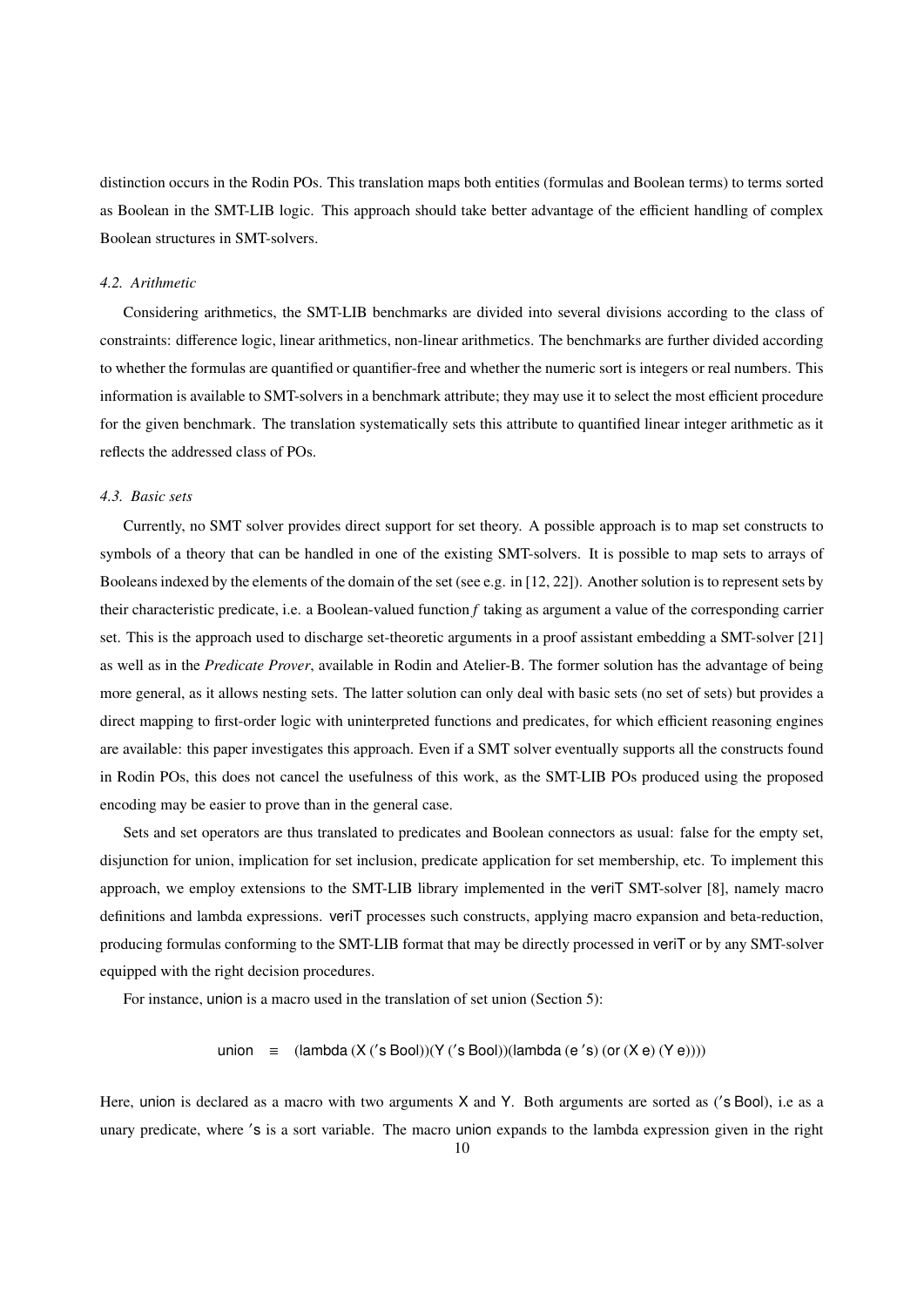Empty set, intersection and set difference:

| empty    | (lambda(e's) false)<br>$\equiv$ |  | $/*$ 0                                                                                  | $\ast/$             |       |
|----------|---------------------------------|--|-----------------------------------------------------------------------------------------|---------------------|-------|
| inter    | $\equiv$                        |  | (lambda $(X('s Bool))(Y('s Bool))$<br>(lambda (e's) (and (X e) (Y e))))                 | $/* X \cap Y$       | $* /$ |
| setminus |                                 |  | $\equiv$ (lambda $(X('s Bool))(Y('s Bool))$<br>$(lambda (e's) (and (X e) (not (Y e))))$ | $/* X \setminus Y$  | $*$   |
|          |                                 |  | Set membership, inclusion and strict inclusion:                                         |                     |       |
| in       |                                 |  | $\equiv$ (lambda (e's) (X ('s Bool))(X e))                                              | $/*$ $e \in X$ */   |       |
| subseteg | $\equiv$                        |  | (lambda (X('s Bool))(Y('s Bool)))                                                       | $/* X \subset Y$ */ |       |
|          |                                 |  | (foral (e's) (implies (X e) (Y e))))                                                    |                     |       |
| subset   |                                 |  | $\equiv$ (lambda $(X('s Bool))(Y('s Bool))$                                             | $/* X \subset Y$ */ |       |
|          |                                 |  | $(and (subseted X Y) (not (= X Y))))$                                                   |                     |       |
|          |                                 |  | Range of integers:                                                                      |                     |       |
| range    | $\equiv$                        |  | $(lambda$ $(lob)$ lnt $(lob)$<br>$(lambda (i Int) (and (<= lo i)(<= i hi)))$            | $/*$ lo.hi */       |       |

Figure 3: Macros used in the translation of set expressions.

hand side of the expression: it denotes a unary predicate with formal parameter e of sort 's, defined as disjunction of the appliction of X and Y to e. veriT implements a type inference mechanism to handle macros with sort variables similar to that for "let polymorphism" [27]. The remaining macros are presented in figure 3. In this figure, and in the following, X and Y denote unary predicates (representing sets), e, f, g and h denote variables (representing set elements), and 's, 't and 'u denote sort variables (representing carrier sets).

A last observation is in order. The result of the application of macro expansion may result in formulas where equality is applied at the predicate level. For instance, assume that *S* is a set over some sort **s**, the formula  $S \cup \emptyset = S$ , valid in set theory, expands to:

 $(lambda (e's) (or (p<sub>S</sub> e) false)) = (lambda (e's) (p<sub>S</sub> e)),$ 

where  $p<sub>S</sub>$  is the unary predicate symbol characterizing set *S*. The original equality between sets results in an equality between formulas. In first-order logic, this equality is expressed with universal quantification and equivalence. This can be performed by rewriting, and corresponds to the application of the set extensionality axiom schema:

 $(= XY)$  is rewritten to (forall  $(e't)$  (iff  $(Xe) (Ye)$ ) whenever *X* and *Y* are unary predicates on sort *t*.

Applying this rule followed by beta reduction to the example yields the first-order logic tautology:

(forall (e's) (iff (or  $(p_S e)$  false) $(p_S e)$ )).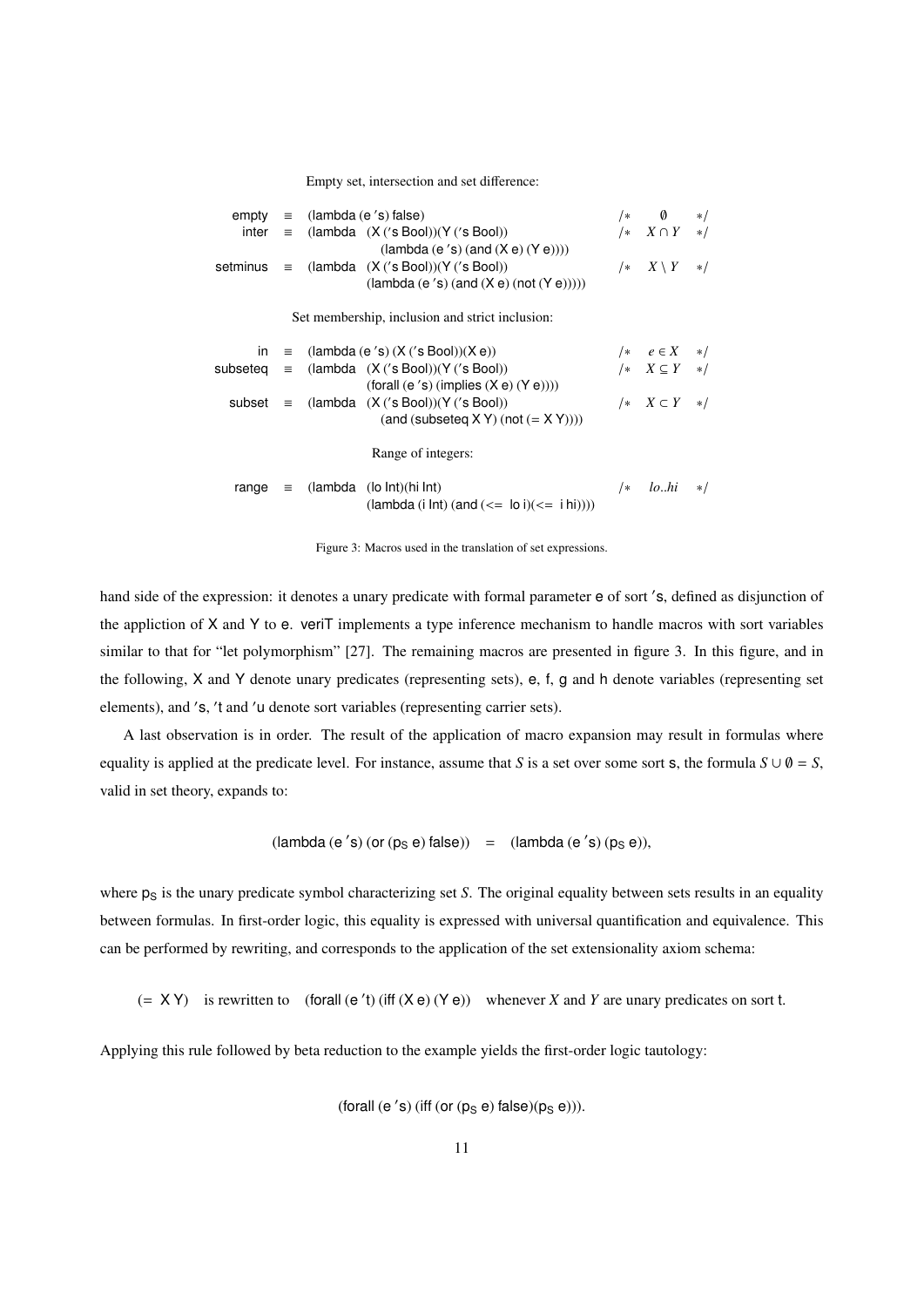#### *4.4. Basic relations*

Cartesian product is the construction that introduces relations. Since this work is concerned solely with *basic relations*, it is restricted to products combining basic sets, a basic set with a basic relation, or two basic relations, as described in section 2.4.

Following the line used to handle basic sets, where each set is represented by a unary predicate, a binary relation could naturally be represented as a binary predicate. However this approach does not work well for some constructions of the specification logic, e.g. for maplets, or pairs, that is elements of basic relations that would not have a proper representation. A solution is thus to introduce a binary parametric sort, say Pair in the SMT-LIB proof obligation as well as a parametric constructor, say pair. In the following, pairs will be denoted with symbols  $p, p'$  and  $q$ , and relations with symbols r, r1 and r2. The following axioms may be introduced as assumptions in the SMT-LIB proof obligation:

$$
(\text{for all } (p \text{ (Pair } 's 't)) (\text{exists } (e 's) (f 't)) = p \text{ (pair } e f)))) \tag{1}
$$

$$
(\text{for all } (e's) (f't)(g's) (h't)(\text{implies } (= (\text{pair } e f)(\text{pair } g h)) (\text{and } (= e g)(= f h))))
$$
 (2)

In addition, symbols fst and snd are introduced. They may also be axiomatized as:

$$
(\text{for all } (e's) (f't) (= (\text{fst } (\text{pair } e f)) e))
$$
\n
$$
(3)
$$

$$
(\text{for all } (e's) (f't) (= (\text{snd } (\text{pair } e f)) f))
$$
\n
$$
\tag{4}
$$

In the translation, a binary relation in the Rodin proof obligation is represented as a predicate, such that its domain is (an instance) of the parametric sort Pair. The cartesian product of two sets may then be translated with the help of the following macro that, given two predicates X and Y representing two sets *X* and *Y*, builds the predicate representing the set  $X \times Y$ .

$$
\text{prod} \equiv (\text{lambda } (X('s \text{Bool})) (Y('t \text{Bool})) (\text{lambda } (p (\text{Pair 's 't})) (\text{and } (X (\text{fst } p)) (q (\text{snd } p)))) \tag{5}
$$

For instance, assume *a*, *b*, and *c* are all elements of a carrier set *S* and the following proof obligation:

$$
\{a \mapsto b, a \mapsto c\} \subseteq \{a\} \times \{a, b, c\}.
$$

Formula  $\{a \mapsto b, a \mapsto c\} \subseteq \{a\} \times \{a, b, c\}$  would then be translated to the following (assuming *a*, *b*, *c* and *S* are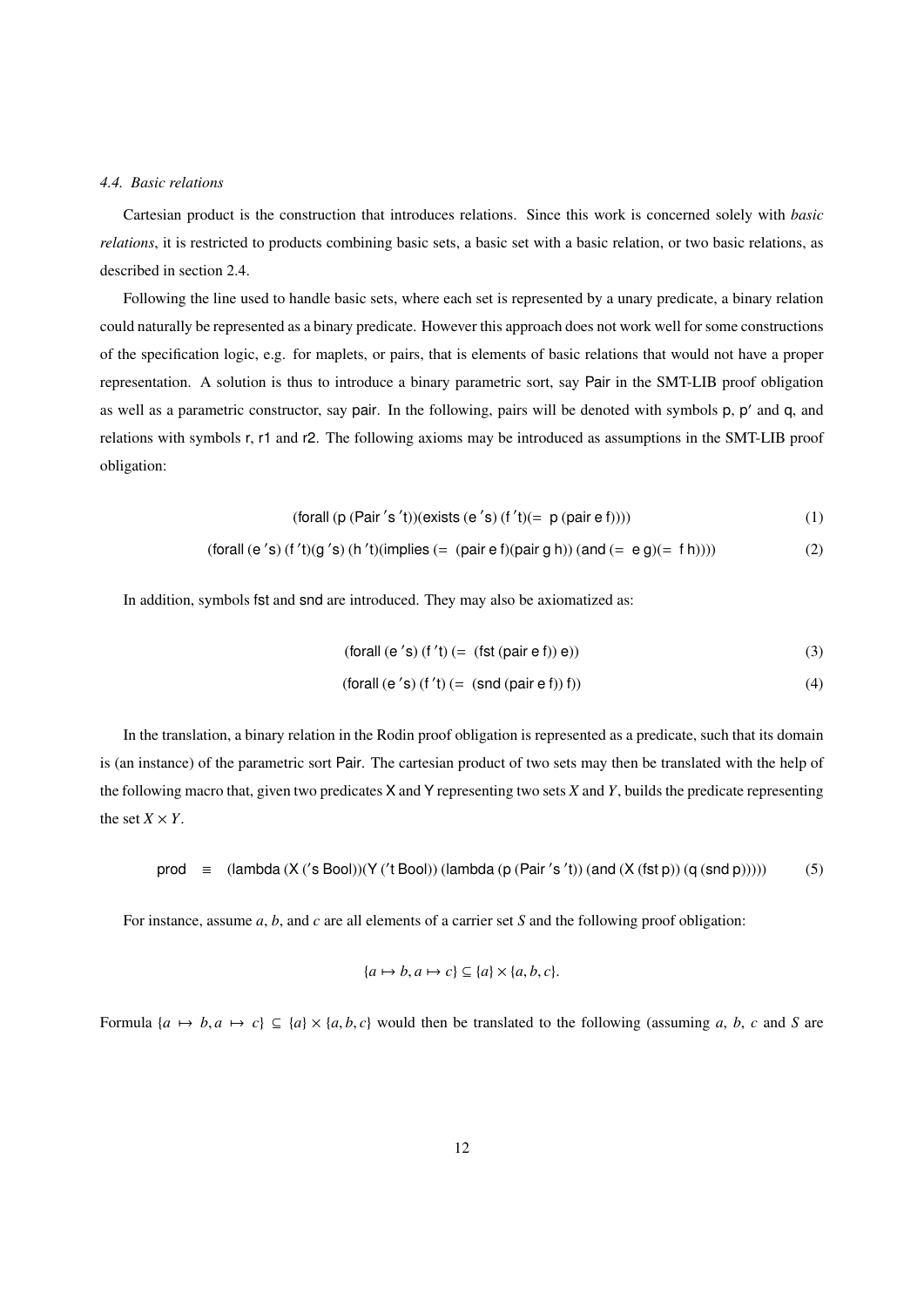respectively represented as a, b, c and S in the translation):

(subseteq  $(lambda (p (Pair S S))(or (= p (pair a b)) (= p (pair a c))))$ (prod (lambda (e S)(= e a))(lambda (e S)(or (= e a)(= e b)(= e c)))))

Expanding the prod macro, followed by beta-reduction, the previous expression rewrites to:

(subseteq  $(lambda (p (Pair S S)) (or (= p (pair a b)) (= p (pair a c))))$ (lambda (p (Pair S S))  $(and (= (fst p) a)$  $($ or (=  $(snd p)$  a) (=  $(snd p)$  b) (=  $(snd p)$  c)))))

Now, expanding the subseteq macro, the resulting expression is:

(forall (p (Pair S S) (implies (or (= p (pair a b)) (= p (pair a c)))) (and (= (fst p) a) (or (= (snd p) a) (= (snd p) b) (= (snd p) c)))))

At this point, the expression is in first-order logic and it is possible to rely on the SMT-solvers quantifier instantiation capacities to handle such proof obligation, together with the three axioms mentioned at the start of the section.

However it is possible to simplify further the proof obligation. Indeed the combination of axiom 1 and Skolemization is used to substitute all terms of sort Pair by applications of the pair function. Next, applying repeatedly axiom 2 oriented left-to-right as a rewrite rule, every equality between applications of the pair function is substituted by conjunction of equalities between the corresponding pairs of terms. Conducting this process on the running example yields a formula with a single interpreted symbol (equality).

> $(foral (e S) (f S))$ (implies (or  $(and (= e a) (= f b))$ ) $(and (= e a) (= f c))$ )  $(and (= e a) (or (= fa) (= fb) (= fc))))$

Again, macros are employed in the translation of the relational operators (see figure 4). The next section provides a formalized account of the translation described hitherto.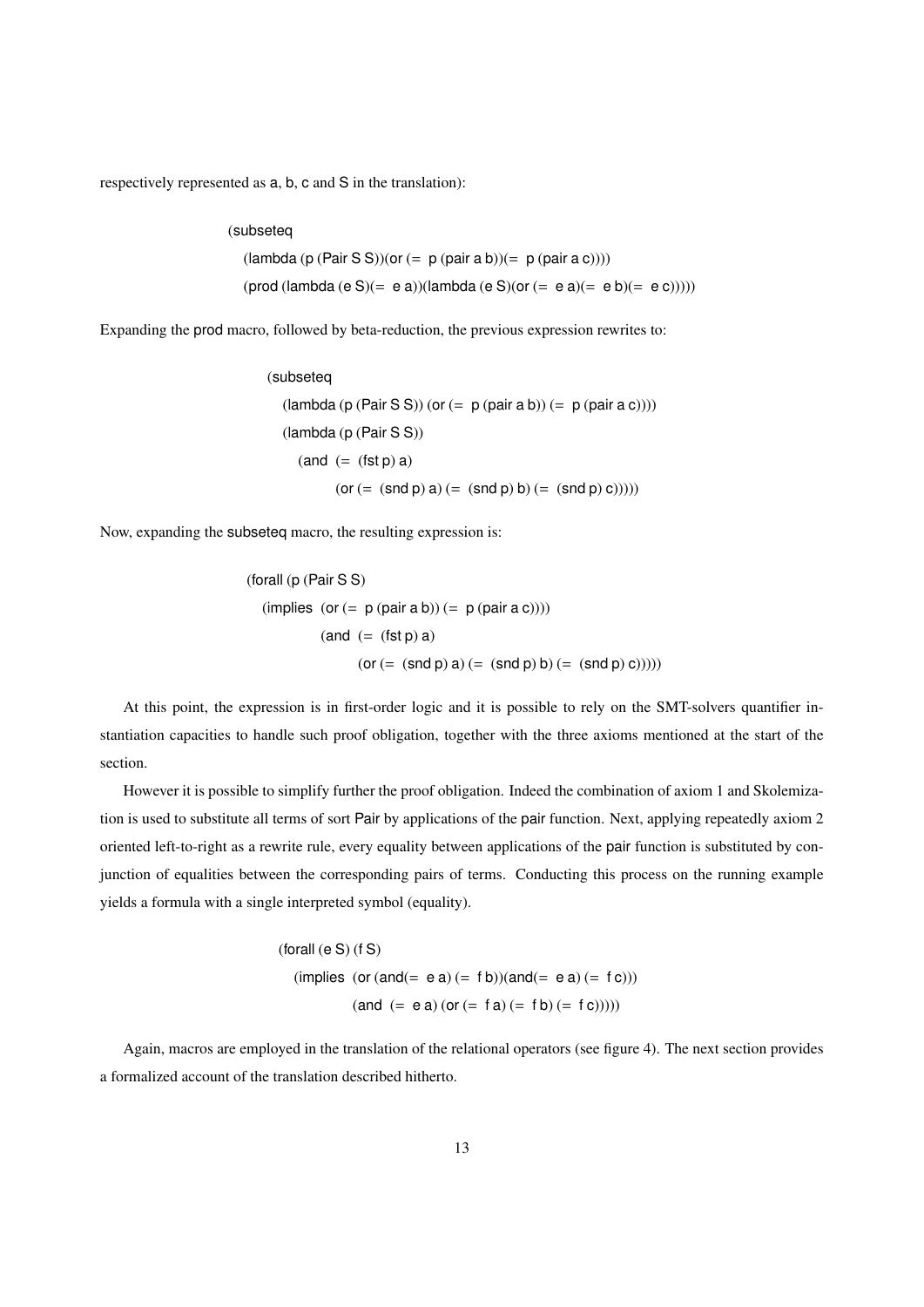Domain, range and relational image:

|     | $dom \equiv (lambda(r((Pair's't)Bool))$                                | /* | $\text{dom } r \rightarrow$ |       |
|-----|------------------------------------------------------------------------|----|-----------------------------|-------|
|     | $(lambda (e's) (exists (f't)(r (pair e f))))$                          |    |                             |       |
| ran | $\equiv$ (lambda (r ((Pair's 't) Bool))                                | /* | ran $r \neq$                |       |
|     | $(lambda (f't) (exists (e's)(r (pair e f))))$                          |    |                             |       |
| ıma | $\equiv$ (lambda (r ((Pair's 't) Bool)(X ('s Bool))                    | /∗ | r[X]                        | $*$ / |
|     | $(\lambda)$ (lambda (f't) (exists (e's)(and $(X e)$ (r (pair e f)))))) |    |                             |       |
|     |                                                                        |    |                             |       |

Domain restriction and subtraction, range restriction and subtraction:

| domr |          | $\equiv$ (lambda (r ((Pair's 't) Bool) (X ('s Bool))<br>$(\lambda(p (Pair's't) (and (rp)(X (fst p))))))$                 |    | $/* X \lhd r */$                   |       |
|------|----------|--------------------------------------------------------------------------------------------------------------------------|----|------------------------------------|-------|
| doms | $\equiv$ | (lambda (r $((Pair 's 't) Bool)(X ('s Bool))$<br>$(\lambda(p \cdot (Pair's't) (and (rp)(not (X (fst p)))))))$            |    | $/* X \lhd r */$                   |       |
| ranr | $\equiv$ | (lambda (r ((Pair's't) Bool)(X ('t Bool))<br>$(lambda (p (Pair 's 't) (and (r p)(X (snd p))))))$                         |    | $/* r \triangleright X */$         |       |
| rans |          | $\equiv$ (lambda (r ((Pair's 't) Bool)(X ('t Bool))                                                                      |    | $/*$ $r \triangleright X$ */       |       |
|      |          | $(lambda (p (Pair's't) (and (r p)(not (X (snd p)))))))$                                                                  |    |                                    |       |
|      |          | Inverse, composition, overwrite and identity:                                                                            |    |                                    |       |
| inv  | $\equiv$ | (lambda (r ((Pair 's 't) Bool)                                                                                           |    | $/* r^{-1} */$                     |       |
|      |          | $(lambda (p (Pair 's 't) (r (pair (snd p)(fst p))))))$                                                                   |    |                                    |       |
| comp | $\equiv$ | (lambda (r1 ((Pair 's 't) Bool)(r2 ((Pair 't 'u) Bool)                                                                   |    | $/* \t r_1 \t_1 \t_2 \t */$        |       |
|      |          | (lambda (p (Pair 's 'u))                                                                                                 |    |                                    |       |
| ovr  | $\equiv$ | (exists (e't) (and (r1 (pair (fst p) x)) (r2 (pair e (snd p)))))))<br>(lambda (r1 ((Pair's't) Bool)(r2 ((Pair's't) Bool) |    |                                    |       |
|      |          | (lambda (p (Pair 's 'u)) (or (r2 p))                                                                                     |    | $/* \quad r_1 \notin r_2 \quad */$ |       |
|      |          | $(and (r1 p)(not (exists (q (Pair 's 't)))$                                                                              |    |                                    |       |
|      |          | $(and (r2 q) (= (fst q) (fst p)))))$                                                                                     |    |                                    |       |
| id   | $\equiv$ | (lambda (X ('t Bool))                                                                                                    | /* | id(X)                              | $* /$ |
|      |          | $(lambda (p (Pair 't't)) (and (X (fst p)) (= (fst p) (snd p))))$                                                         |    |                                    |       |
|      |          |                                                                                                                          |    |                                    |       |

Figure 4: Macros used in the translation of operators on relations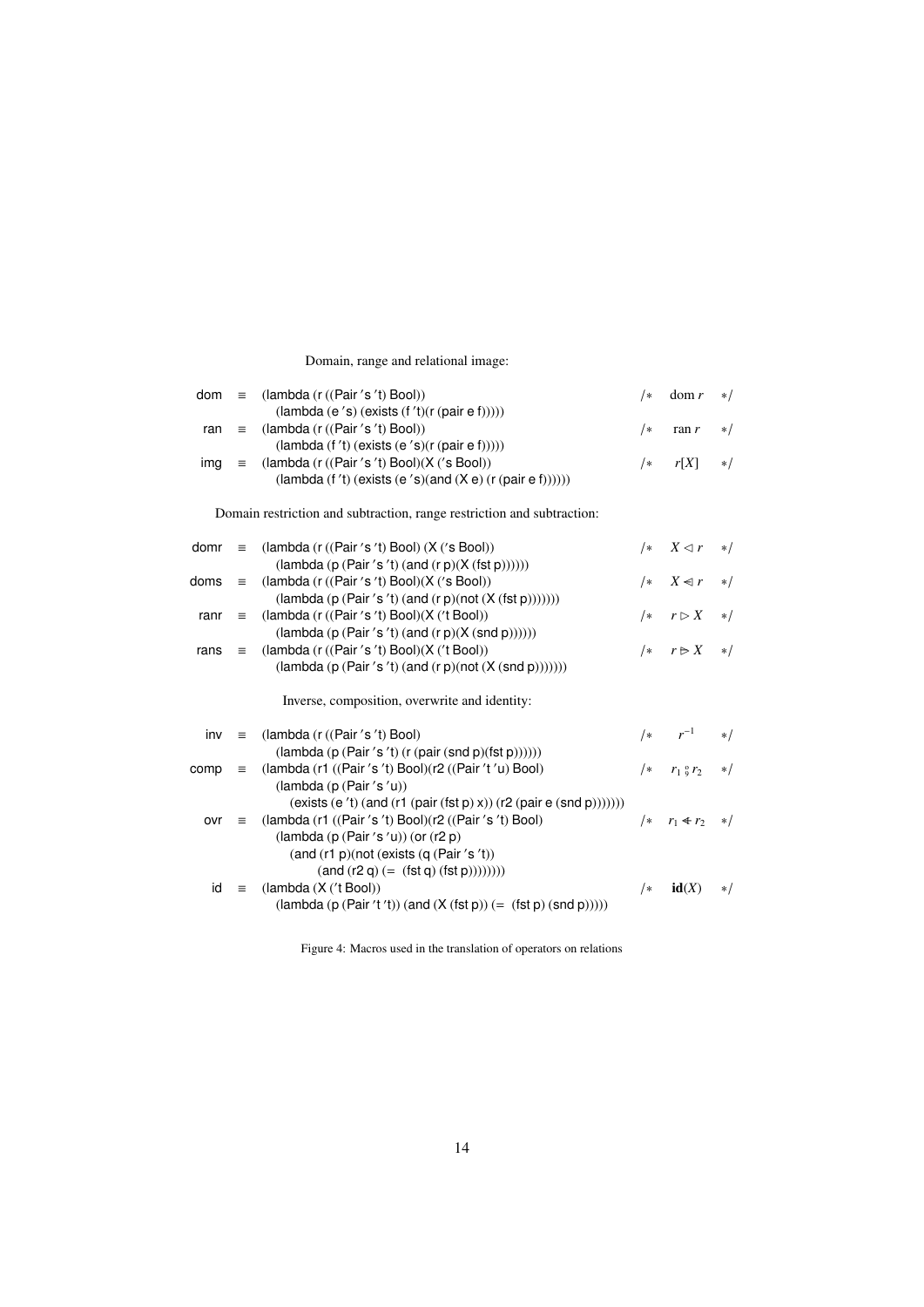Auxiliary properties on relations:

```
funp \equiv (lambda (r ((Pair 's 't ) Bool))
                        (foral (p (Pair 's 't))(p' (Pair 's 't))(\text{implies} (\text{and} (\text{r p}) (\text{r p'})) (\text{implies} (= (\text{fst p}) (\text{fst p'})) (= (\text{snd p}) (\text{snd p'}))))))\mathsf{injp} \equiv (\mathsf{lambda}\, (\mathsf{r}\, ((\mathsf{Pair}\, '\mathsf{s}\, 't\, )\, \mathsf{Bool}))(\mathsf{funp}\, (\mathsf{inv}\, r)))\begin{array}{lll} \text{top} & \equiv & (\text{lambda } (X (\text{'s } \text{Bool})) (r ((\text{Pair 's 't)} \text{Bool})) \end{array}(foral (p (Pair 's 't)) (= (r p) (X (fst p))))\text{surp } \equiv (\text{lambda} (Y('t \text{Bool})) (r ((\text{Pair 's 't)} \text{Bool}))(foral (p (Pair 's 't)) (= (rp) (Y (snd p))))
```
Figure 5: Auxiliary macros used in the definition of relation constructors

#### *4.5. Sets of relations*

The B notation provides several arrows-like operators to denote different kinds of sets of relations, according to the desired properties. For instance,  $X \leftrightarrow Y$  denotes the set of relations between X and Y, while  $X \to Y$  denotes the set of total functions between these two sets. Each such operator takes as argument two sets and yields a (high-order) predicate on relations.

Now consider the following formula:

$$
\{a \mapsto b\} \in \{a\} \leftrightarrow \{b\} \tag{6}
$$

Combining lambda expressions with pre-processing, (first-order) formulas such as 6 may be translated using the macros presented in figures 5 and 6. First, figure 5 contains a series of auxiliary macros that are helpful to characterize elementary properties of relations such as being functional (macro funp), injective (macro injp), total (macro totp), and surjective (macro surp). Next, these auxiliary macros are combined to define macros that expand to characterization for  $\leftrightarrow$  (relation, macro rel),  $\leftrightarrow$  (partial function, macro pfun),  $\rightarrow$  (total function, macro tfun),  $\leftrightarrow$  (partial injective function, macro pinj),  $\rightarrow$  (total injective function, macro tinj),  $\nrightarrow$  (partial surjective function, macro psur),  $\nrightarrow$  (total surjective function, macro tsur) and  $\rightarrow$  (bijective function, macro bij).

Assuming *a* and *b* are translated to a and b, both of sort S, formula 6 would then be translated to:

 $(in (lambda (r ((Pair S S) Bool)) = p (pair a b))))$  (rel  $(lambda (e S) (= e a))$  (lambda  $(e S) (= e b))))$ ).

The expansion of macro rel yields:

(in  $(lambda (p ((Pair S S) Bool)(= p (pair a b))))$ (lambda (r ((Pair S S)Bool))(forall (p (Pair S S))  $(\text{implies}(r \text{ p}) (\text{and } ((\text{lambda} (e \text{ S}) (= e \text{ a})) (\text{fst} \text{ p}))((\text{lambda} (f \text{ S}) (= f \text{ b})) (\text{snd} \text{ p})))))$ .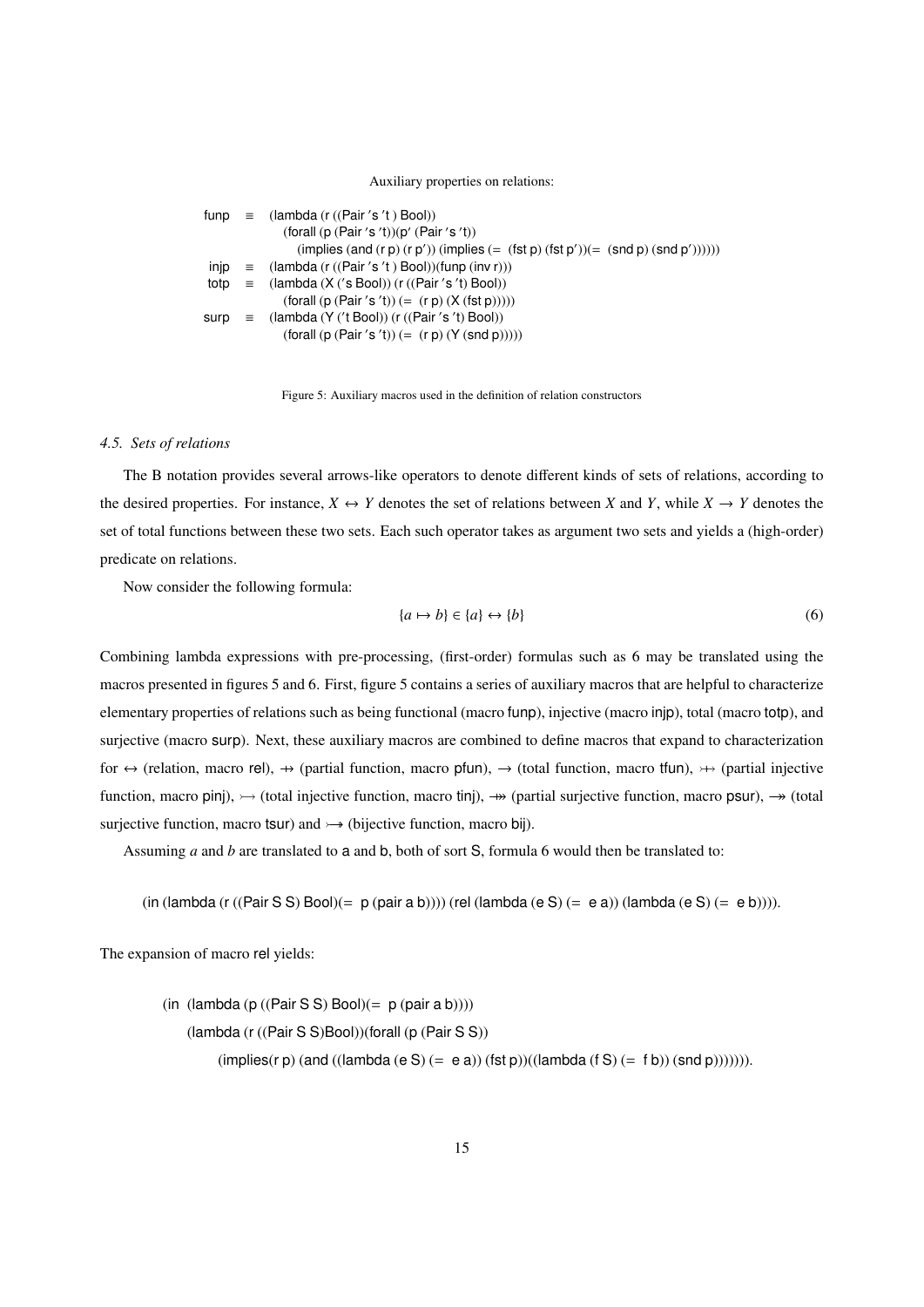Sets of relations, functions (partial/total, injective/surjective/bijective):

| rel    |          | $\equiv$ (lambda (X ('s Bool)) (Y ('t Bool))                                      | $/* X \leftrightarrow Y$ */        |  |
|--------|----------|-----------------------------------------------------------------------------------|------------------------------------|--|
|        |          | (lambda (r ((Pair 's 't) Bool))                                                   |                                    |  |
|        |          | (forall (p (Pair's't)) (implies (r p) (and $(X$ (fst p)) $(Y \text{ (snd p))))$ ) |                                    |  |
| pfun ≡ |          | (lambda (X ('s Bool)) (Y ('t Bool)))                                              | $/* X \rightarrow Y \rightarrow /$ |  |
|        |          | $(lambda (r ((Pair 's 't) Bool)) (and ((rel X Y) r) (funpr))))$                   |                                    |  |
| tfun   |          | $\equiv$ (lambda (X ('s Bool)) (Y ('t Bool))                                      | $/* X \rightarrow Y$ */            |  |
|        |          | $(lambda (r ((Pair 's 't) Bool)) (and ((pfun XY) r) (totp X r))))$                |                                    |  |
| pinj   | $\equiv$ | (lambda(X('s Bool))(Y('t Bool)))                                                  | $/* X \rightarrow Y *$             |  |
|        |          | $(lambda (r ((Pair 's 't) Bool)) (and ((pfun X Y) r) (inp r))))$                  |                                    |  |
| tini   |          | $\equiv$ (lambda (X ('s Bool)) (Y ('t Bool))                                      | $/* X \rightarrow Y$ */            |  |
|        |          | $(lambda (r ((Pair 's 't) Bool)) (and ((pinj XY) r) (totp X r))))$                |                                    |  |
| psur   | $\equiv$ | (lambda (X('s Bool)) (Y('t Bool)))                                                | $/* X \rightarrow Y$ */            |  |
|        |          | $(lambda (r ((Pair 's 't) Bool)) (and ((pfun XY) r) (surp Y r))))$                |                                    |  |
| tsur   | $\equiv$ | (lambda (X ('s Bool)) (Y ('t Bool))                                               | $/* X \rightarrow Y$ */            |  |
|        |          | $(lambda (r ((Pair 's 't) Bool)) (and ((psur XY) r) (totp X r))))$                |                                    |  |
| bij    | $\equiv$ | (lambda (X ('s Bool)) (Y ('t Bool)))                                              | $/* X \rightarrow Y */$            |  |
|        |          | (lambda (r ((Pair's't) Bool)) (and ((tsur X Y) r) ((tinj X Y) r))))               |                                    |  |

Figure 6: Macros used in the translation of arrow operators

Beta-reduction is applied to the two inner-most lambda-expressions:

(in  $(lambda (p ((Pair S S) Bool)(= p (pair a b))))$  $(\text{lambda}(r ((Pair S S) Bool))(\text{for all}(p (Pair S S))(\text{implies}(r p) (and (= (fst p) a)) (= (snd p) b))))).$ 

Alpha-conversion of the first lambda-expression, followed by expansion of macro in yields:

 $(\text{for all } (p \text{ (Pair } S S))(\text{implies}((\text{lambda } q \text{ (}(Pair S S) Bool)) = q \text{ (pair } a b)))) p) (\text{and } (= (\text{fst } p) a)) (= (\text{snd } p) b))).$ 

Again, beta-reduction is applied to the inner-most lambda-expression, resulting in the following first-order formula (which is a consequence of axioms 3 and 4):

 $(forall (p (Pair S S))(implies (= p (pair a b)) (and (= (fst p) a)) (= (snd p) b)))$ 

## *4.6. Processing syntactic sugar*

Finally, macros may also be used to express the translation of syntactic constructs found in the logic of the proof obligations but that do not have counterpart in SMT-LIB. One such construct is the disequality operator  $\neq$ ; the definition of the corresponding macro neq is given in figure 7.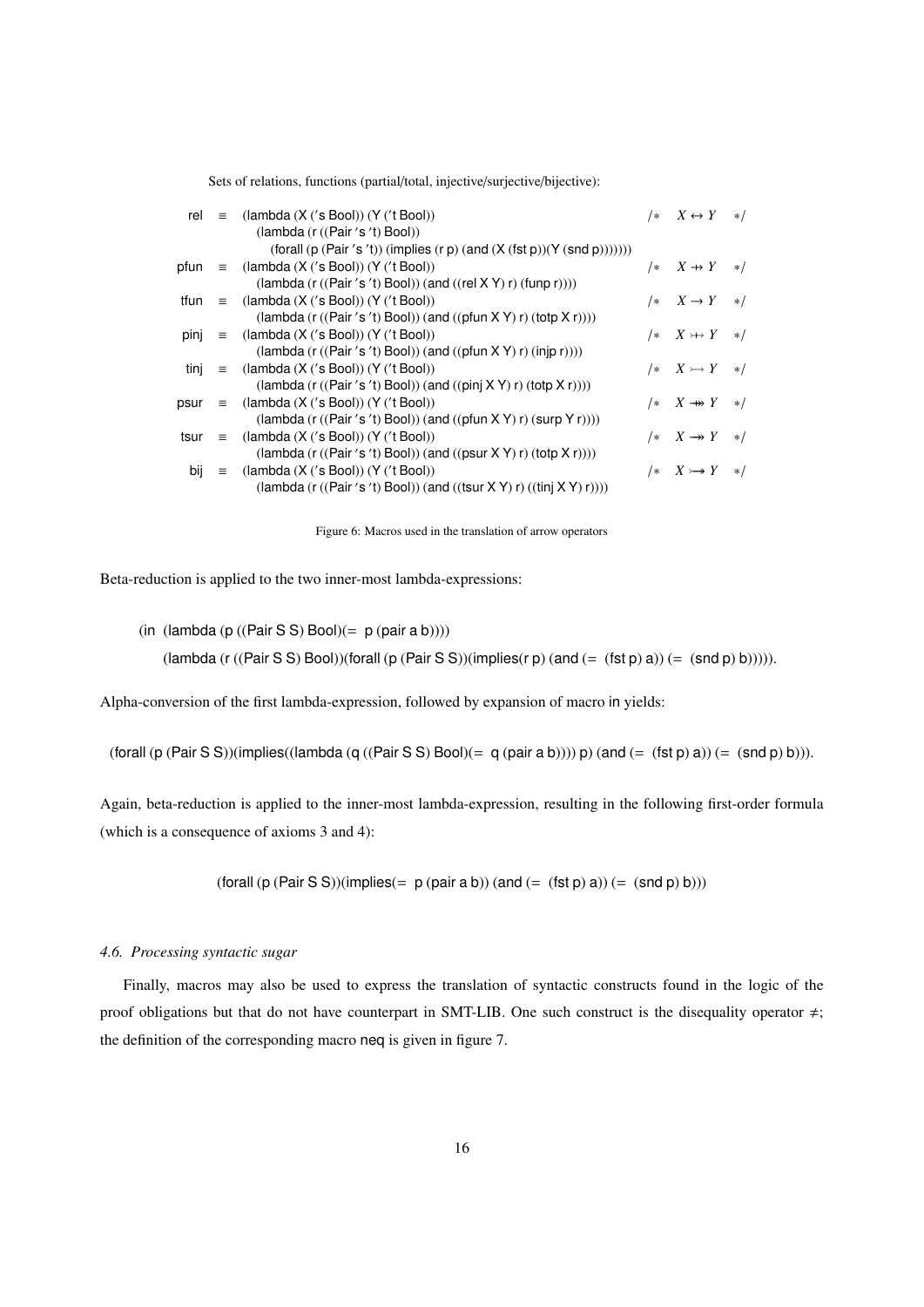$\text{neg}$  = (lambda ((t1 Bool) (t2 Bool)) (not (= t1 t2)))  $\frac{1}{x}$  +  $\frac{t_1 \neq t_2 \neq 1}{t_1 + t_2 \neq 1}$ 

Figure 7: Macro used in the translation of disequality

# 5. Formalizing the Translation

This section presents the formalization of the translation of Rodin lemmas to SMT-LIB format extended with macros and lambda expressions. The translation is as a tree traversal, recursing over the syntactic structure of the lemma. This traversal is specified as a set of rules that follow the style of structural operational semantics: each rule is composed of a possibly empty set of hypothesis and a conclusion, separated by a horizontal line.

#### *5.1. Preliminary Definitions and Notations*

The rules propagate an evaluation context  $\Gamma$  that gathers incrementally the contents of the different sections that compose the SMT-LIB format. They are: sorts, a set of SMT-LIB identifiers; funs, a map from SMT-LIB function symbols to SMT-LIB sorts; assumptions, a set of formulas in SMT-LIB syntax; formula, the goal, a formula in SMT-LIB syntax. In addition, the context maintains a mapping nm from Rodin symbols to SMT-LIB identifiers.  $\Gamma_l$  denotes the initial context and is such that<sup>2</sup>:

*<sup>I</sup>* = { nm = { Z 7! Int,BOOL 7! Bool, TRUE 7! true, FALSE 7! false, ¬ 7! not, =7! =, ,7! neq, ^7! and, \_7! or, ) 7! implies, , 7! iff, 9 7! exists, 8 7! forall, = 7! =, < 7! <, 6 7! <=, > 7! >, > 7! >=, ⇢ 7! subset, ✓ 7! subseteq, 2 7! in, + 7! +, ⇤ 7! ⇤, div 7! /, mod 7! %, 7! , 7!˜ [ 7! union, \ 7! inter, .. 7! range, \ 7! setminus, ; 7! empty, 7! 7! pair, ⇥ 7! prod, dom 7! dom, ran 7! ran, [ ] 7! img, C 7! domr, C 7! doms, B 7! ranr, B 7! rans, <sup>1</sup> 7! inv, <sup>o</sup> <sup>9</sup> 7! comp, <+ 7! ovr, id 7! id, \$ 7! rel, ! 7! tfun, 7! 7! pfun,⇢ 7! tinj,⇢7 7! pinj, !! 7! tsur, 7!! 7! psur,⇢! 7! bij, 7! lambda} sorts = {Int, Bool, Pair <sup>0</sup> u 0 s}, funs = {}, assumptions = {}, formula = {} }

<sup>&</sup>lt;sup>2</sup>To facilitate reading, some operator symbols are decorated with \_ characters as argument placeholders.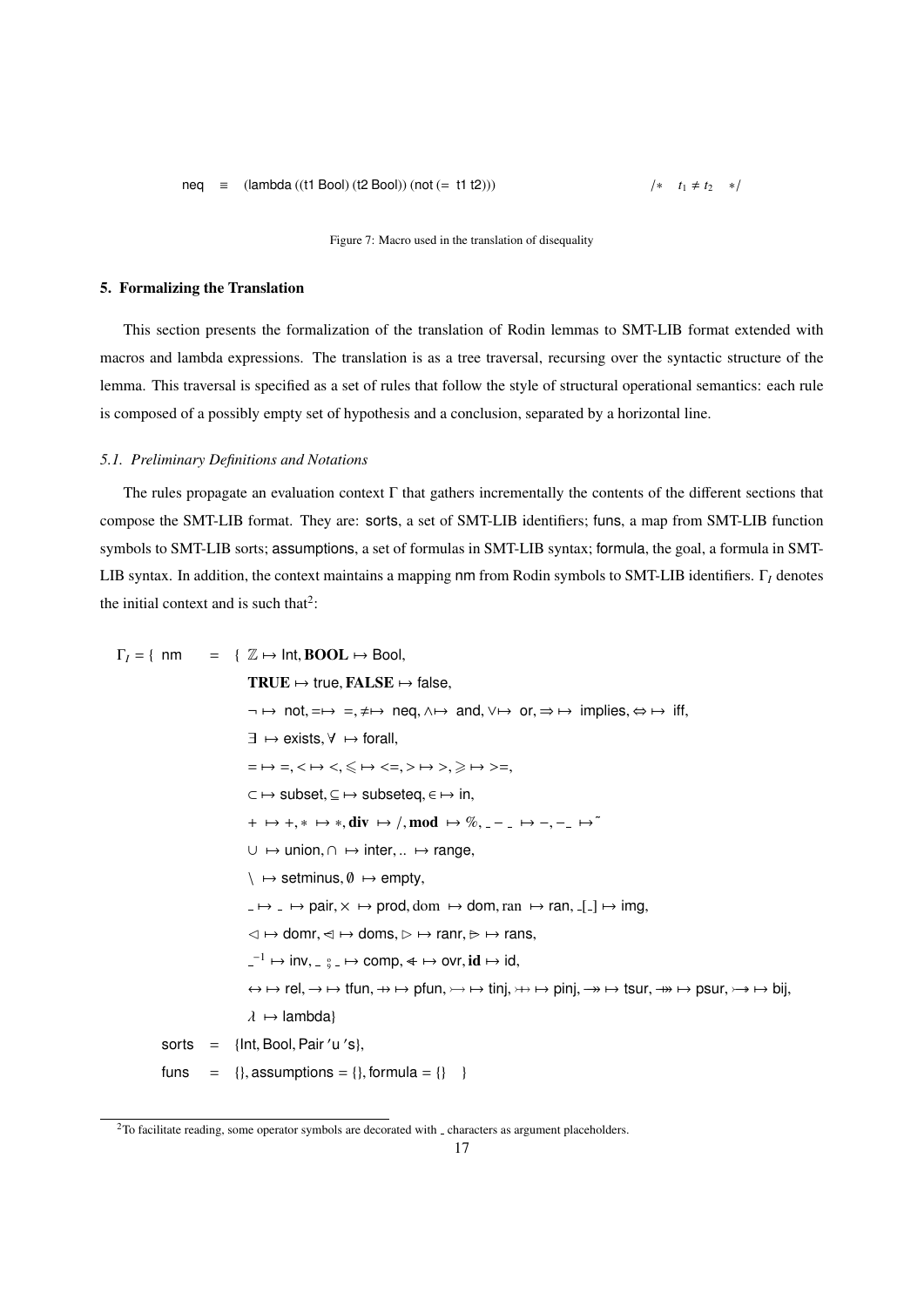In the following,  $\Gamma$ , sec denotes the content of Section sec of  $\Gamma$ ; when sec is a map,  $\Gamma$  sec  $\oplus s$  denotes update of sec with the map *s*, otherwise it denotes inclusion of *s* to the set sec;  $\Gamma$ [sec  $\ominus$  *s*] sec denotes removal of *s* from sec. We assume the existence of a function *btype* that, given an expression *e* in a Rodin expression, returns the basic type *e*. Also *fresh* is a binary predicate, with arguments a context  $\Gamma$ , and a set of symbols *S*, and tests if all symbols in *S* are fresh with respecto to  $\Gamma$ . Symbols that are part of the SMT-LIB language are typeset in a sans serif font.

### *5.2. Translation Rule for a PO*

Rule 1 specifies the operator  $\llbracket \rrbracket_L$  which, given a PO *L*, composed of the sections  $TEH^*G$ , results in a context  $\Gamma$ that represents the components of SMT-LIB format for the Rodin PO *L*:

$$
1 - \frac{L = TEH^*G \qquad [[E; \Gamma_I]]_E = \Gamma_0 \qquad [[H^*; \Gamma_0]]_H = \Gamma_1 \qquad [[G; \Gamma_1]]_G = \Gamma}{[[L]]_L = \Gamma}
$$

The operator  $[\![\cdot]\!]_L$  is defined using auxiliary operators  $[\![\cdot]\!]_E$ ,  $[\![\cdot]\!]_H$  and  $[\![\cdot]\!]_G$ , responsible for translating the typing environment *E*, the hypotheses  $H^*$  and the goal *G* respectively. Operator  $\llbracket \rrbracket_E$  has as arguments a sequence of declarations and an initial context, and returns a new context enriched with the given declarations. Its definition is given in section 5.3. Operator  $\iiint_H$  also has two arguments: a sequence of hypothesis formulas, and a context; it yields a new context enriched with the translation of the given hypothesis. Finally, operator  $\llbracket \rrbracket_G$  takes as argument a goal formula, a context, and results in a context enriched with the translation of this formula. The definition of these last two operators is specified in section 5.4.

#### *5.3. Translation Rules for the Typing Environment*

To facilitate reading, the translation rules follow a naming convention. Rodin types and SMT-LIB sorts will be denoted by symbols based on *s* and s, respectively; names, formulas, terms, and bound variables will be denoted by  $n, \varphi$ ,  $\tau$  and *x* when referring to Rodin entities and by n, f, t and x when referring to SMT-LIB entities.

Rules 3 and 2 specify that the typing environment lemma is translated by a sequential traversal, applying the translation operator  $\llbracket \rrbracket_D$  to each declaration:

$$
2 \frac{\llbracket D^* \colon \Gamma \rrbracket_E = \Gamma_0 \qquad \llbracket D; \ \Gamma_0 \rrbracket_D = \Gamma_1}{\llbracket D^* D; \ \Gamma \rrbracket_E = \Gamma_1} \qquad 3 \frac{\llbracket \colon \Gamma \rrbracket_E = \Gamma}{\llbracket \colon \Gamma \rrbracket_E = \Gamma}
$$

An auxiliary operator, named  $[\![\!]_T$ , that associates B data types with SMT-LIB sorts, is used in the translation rules for declarations. Given a type *s* and an environment  $\Gamma$ , [[*s*;  $\Gamma$ ]]<sub>*T*</sub> is a SMT-LIB sort that satisfies the following rules 4, 5 and 6. Rule 4 states that for a carrier set, the context  $\Gamma$  shall associate a corresponding sort. The next two rules defines that sets are represented by predicates and pairs are encoded by the polymorphic functional sort Pair.

$$
4 - \frac{s \in \text{dom }\Gamma.nm}{\llbracket s; \Gamma \rrbracket_T = \Gamma.nm(s)}
$$
  

$$
5 - \frac{\Gamma.nm(t) = s}{\llbracket \mathbb{P} s; \Gamma \rrbracket_T = (s \text{Bool})} \quad 6 - \frac{\Gamma.nm(s) = s \quad \Gamma.nm(s') = s'}{18}
$$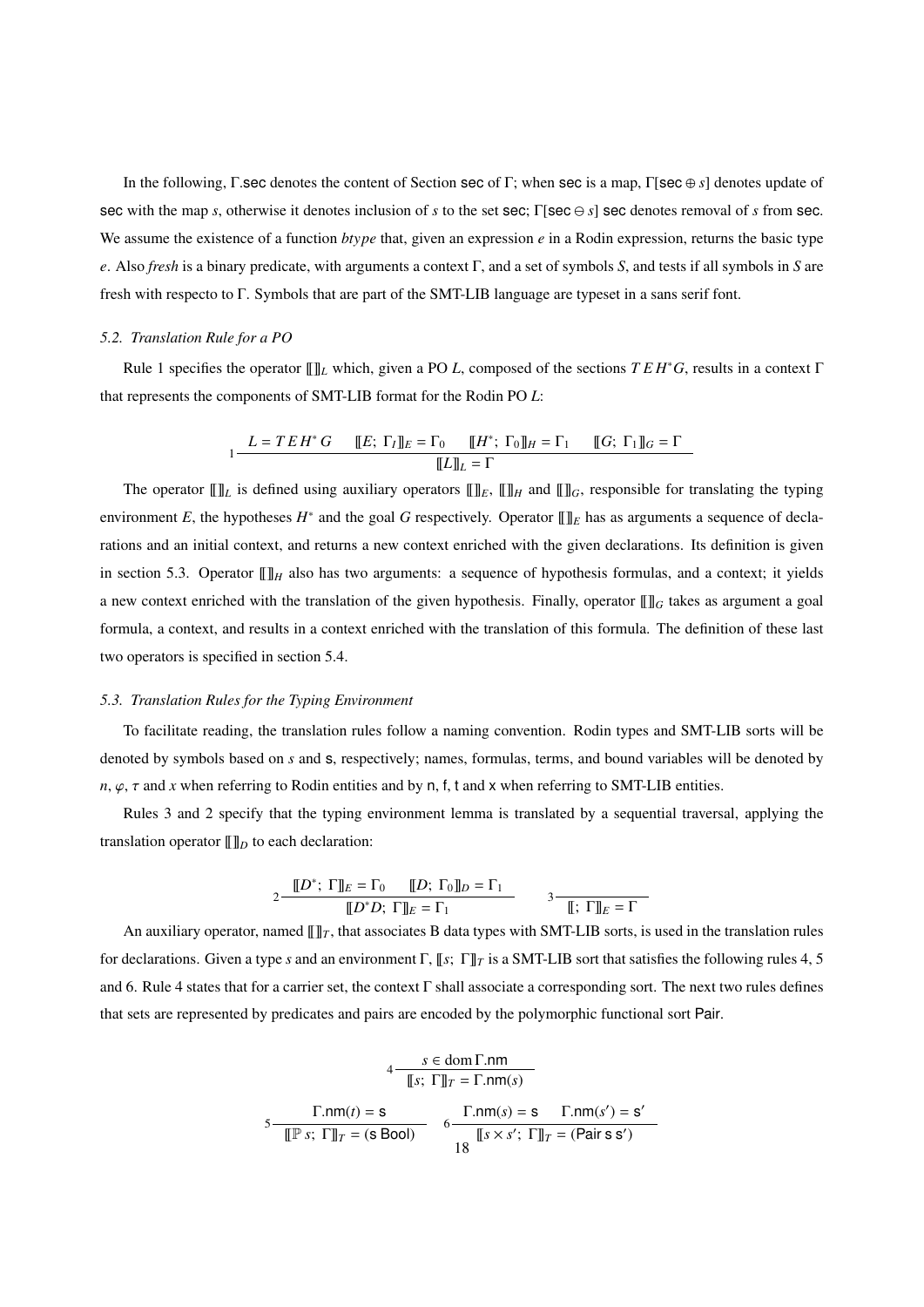The declarations of a Rodin lemma, grouped in the typing environment, either new carrier sets (i.e. basic types), or pairs *n*,*s*, where *n* is the name of the declared entity, and *s* is its basic type. Rule 7 describes the case of a carrier set declaration: a new sort is introduced in the SMT-LIB context. Otherwise, *n* is a new function symbol of the corresponding SMT-LIB sort s (rule 8).

$$
\frac{fresh(\Gamma, \{s\})}{\text{[set s; } \Gamma \|_D = \Gamma[\text{nm} \oplus \{s \mapsto s\}]\text{ (basic type)}}
$$
\n
$$
8 \frac{fresh(\Gamma, \{n\})}{\text{[In s; } \Gamma \|_D = \Gamma[\text{nm} \oplus \{s \mapsto s\}]\text{[funs} \oplus \{n \mapsto s\}]\text{ (set element)}}
$$

### *5.4. Translation Rules for Hypothesis and Goal*

Rules 9 and 10 specify that the hypothesis section is translated by a sequential traversal, applying the translation operator  $\llbracket \cdot \rrbracket$ , to each hypothesis, and yielding a formula f and a context  $\Gamma$ . The former is added to the latter as a result of the translation.

$$
9 \frac{\llbracket \varphi^* \colon \Gamma \rrbracket_H = \Gamma_0 \quad \llbracket \varphi, \ \Gamma_0 \rrbracket_\tau = \mathfrak{f}; \ \Gamma_1}{\llbracket \varphi^* \varphi, \ \Gamma \rrbracket_H = \Gamma_1 \text{[assumptions} \oplus \{\mathfrak{f}\}\}
$$

The goal section of the lemma is also translated using operator  $\llbracket \rrbracket_{\tau}$ , and the resulting expression is set as the goal formula in the context:

$$
11 - \frac{\llbracket \varphi; \; \Gamma \rrbracket_r = \mathfrak{f}; \; \Gamma_1}{\llbracket \varphi; \; \Gamma \rrbracket_G = \Gamma_1[\text{formula} \oplus \{\mathfrak{f}\}]}
$$

# *5.5. Translation Rules for Terms*

The operator  $\llbracket \cdot \rrbracket_r$  recurses over the structure of terms and formulas found in Rodin lemmas, and builds terms according to the SMT-LIB syntax. Symbol  $\tau$  will be used wherever a term of a formula is possible, and symbol  $\varphi$  will be used whenever only a formula is possible. The base cases of the recursion are identifiers (rule 12) and numeric literals (rule 13). Boolean conversion is also dealt with (rule 21).

$$
12 \frac{\text{I} \cdot \text{I} \cdot \text{I}}{\text{I} \cdot \text{I} \cdot \text{I} \cdot \text{I}} = \text{I} \cdot \text{I} \cdot \text{I} \cdot \text{I} \cdot \text{I} \cdot \text{I} \cdot \text{I} \cdot \text{I} \cdot \text{I} \cdot \text{I} \cdot \text{I} \cdot \text{I} \cdot \text{I} \cdot \text{I} \cdot \text{I} \cdot \text{I} \cdot \text{I} \cdot \text{I} \cdot \text{I} \cdot \text{I} \cdot \text{I} \cdot \text{I} \cdot \text{I} \cdot \text{I} \cdot \text{I} \cdot \text{I} \cdot \text{I} \cdot \text{I} \cdot \text{I} \cdot \text{I} \cdot \text{I} \cdot \text{I} \cdot \text{I} \cdot \text{I} \cdot \text{I} \cdot \text{I} \cdot \text{I} \cdot \text{I} \cdot \text{I} \cdot \text{I} \cdot \text{I} \cdot \text{I} \cdot \text{I} \cdot \text{I} \cdot \text{I} \cdot \text{I} \cdot \text{I} \cdot \text{I} \cdot \text{I} \cdot \text{I} \cdot \text{I} \cdot \text{I} \cdot \text{I} \cdot \text{I} \cdot \text{I} \cdot \text{I} \cdot \text{I} \cdot \text{I} \cdot \text{I} \cdot \text{I} \cdot \text{I} \cdot \text{I} \cdot \text{I} \cdot \text{I} \cdot \text{I} \cdot \text{I} \cdot \text{I} \cdot \text{I} \cdot \text{I} \cdot \text{I} \cdot \text{I} \cdot \text{I} \cdot \text{I} \cdot \text{I} \cdot \text{I} \cdot \text{I} \cdot \text{I} \cdot \text{I} \cdot \text{I} \cdot \text{I} \cdot \text{I} \cdot \text{I} \cdot \text{I} \cdot \text{I} \cdot \text{I} \cdot \text{I} \cdot \text{I} \cdot \text{I} \cdot \text{I} \cdot \text{I} \cdot \text{I} \cdot \text{I} \cdot \text{I} \cdot \text{I} \cdot \text{I} \cdot \text{I} \cdot \text{I} \cdot \text{I} \cdot \text{I} \cdot \text{I} \cdot \text{I} \cdot \text
$$

Next, rules 14 and 15 define, respectively, the translation of unary and binary terms.

$$
14 \frac{\mathbf{0} \in \{-,-,\mathbf{id},\_\!\!^{-1},\mathrm{dom},\mathrm{ran}\} \qquad [\![\tau;\ \Gamma]\!]_{\tau} = \mathbf{t};\ \Gamma' \qquad \mathbf{0} = \Gamma.\mathsf{nm}(\mathbf{0})}{[\![\mathbf{0} \ \tau;\ \Gamma]\!]_{\tau} = (\mathbf{0} \ \mathbf{t});\ \Gamma'}
$$

$$
o \in \{\Rightarrow, \Leftrightarrow, =, \neq, <, >, \leq, \geq, \subset, \subseteq, \in, \prec, \prec, \succ, \succ, \ldots, \setminus, \times, \_; \_, \prec, \prec, \text{div}, \text{mod}, \_- \_}
$$
  
\n
$$
\text{If } \tau_1; \ \Gamma \rbrack\!\!\!\|_r = t_1; \ \Gamma_1 \qquad \qquad \text{If } \tau_2; \ \Gamma_1 \rbrack\!\!\!\|_r = t_2; \ \Gamma_2 \qquad \qquad o = \Gamma.nm(o)
$$
  
\n
$$
\text{If } \tau_1 \text{ or } \tau_2; \ \Gamma \rbrack\!\!\!\|_r = (o \ t_1 \ t_2); \ \Gamma_2
$$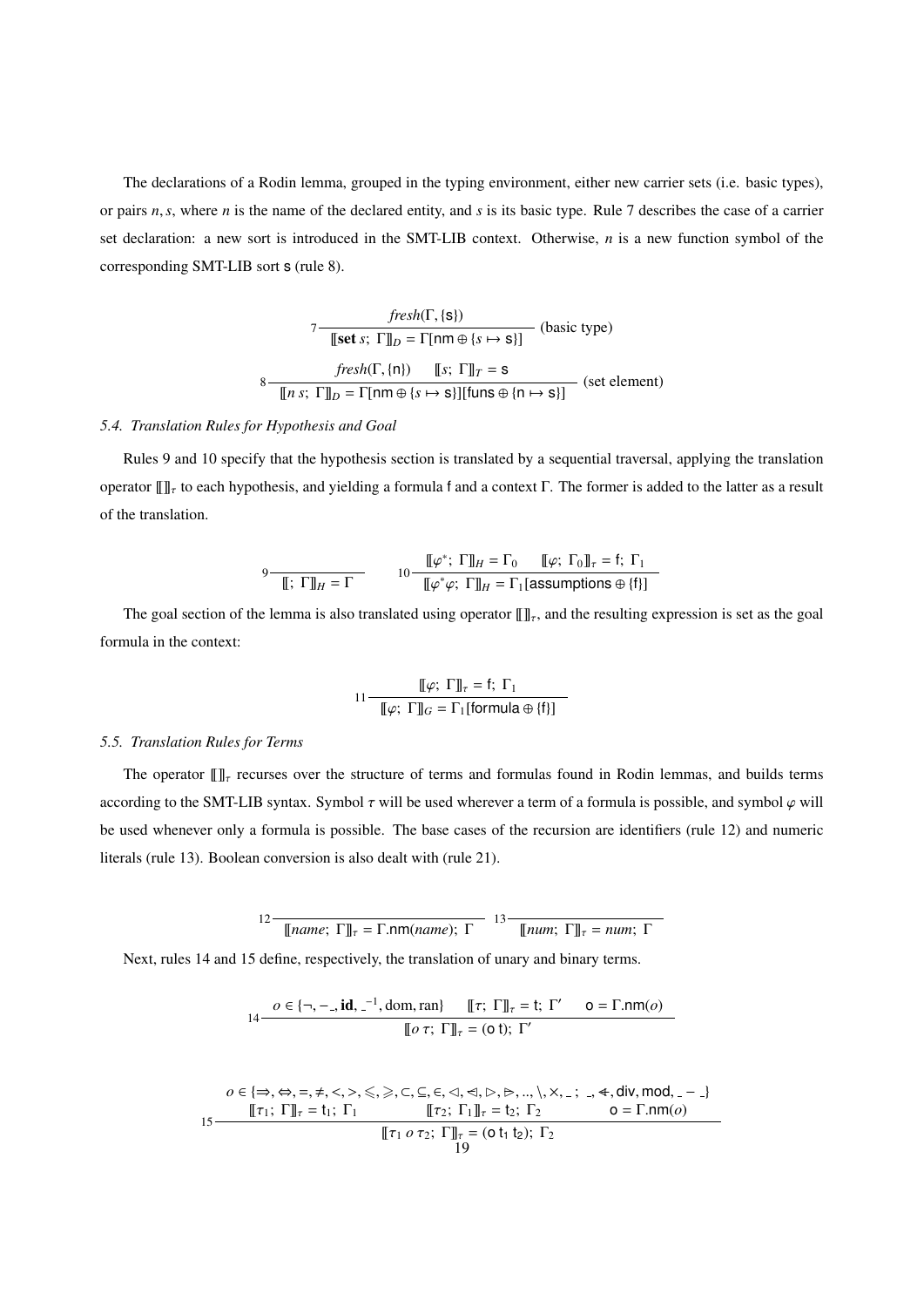The rule 16 for translating polyadic, associative and commutative operators is:

$$
o \in \{\land, \lor, +, \times, \cup, \cap\}
$$
  
16  

$$
o = \Gamma.nm(o) \quad [\![\tau_1; \; \Gamma]\!]_{\tau} = t_1; \; \Gamma_1 \; \cdots \; [\![\tau_n; \; \Gamma_{n-1}]\!]_{\tau} = t_n; \; \Gamma_n
$$
  

$$
[\![\tau_1 o \; \cdots \; o \; \tau_n; \; \Gamma]\!]_{\tau} = (o \; t_1 \; \cdots \; t_n); \; \Gamma_n
$$

Rule 17 handles quantified formulas. As SMT-LIB requires that quantified variables be sorted, the basic type of the quantified variable *x* is identified and the corresponding sort s is obtained from the context. A temporary association is associated to the context that is used to translate the matrix of the quantified formula.

$$
Q \in \{\exists, \forall\}
$$
  
\n
$$
\mathbf{Q} = \Gamma.\mathsf{nm}(Q)
$$
  
\n
$$
\Gamma.\mathsf{nm}(btype(x)) = \mathbf{s} \quad [\![\varphi; \; \Gamma[\mathsf{nm} \oplus \{x \mapsto x\}]]\!]_{\tau} = \mathbf{f}; \; \Gamma_1
$$
  
\n
$$
[\![Qx \bullet \varphi; \; \Gamma]\!]_{\tau} = (\mathbf{Q}(\mathbf{x} \; \mathbf{s}) \; \mathbf{f}); \; \Gamma_1[\mathsf{nm} \ominus x]
$$

The following rules specify the translation of some specific set terms: rule 18 deals with sets defined in intention, while rule 19 handles sets defined in extension.

$$
btype(x) = s \quad [[s, \Gamma]]_T = s \quad fresh(\Gamma, \{x\})
$$

$$
\Gamma_1 = \Gamma[nm \oplus \{x \mapsto x\}] \quad [[\tau, \Gamma_1]]_T = t; \ \Gamma_2
$$

$$
18 \frac{[[x \mid \tau]; \ \Gamma]]_T = (lambda(x \leq t); \ \Gamma_2[nm \ominus \{\}]}
$$

*btype*(
$$
\tau_1
$$
) = s 
$$
\llbracket s, \Gamma \rrbracket_T = s
$$
 *fresh*( $\Gamma, \{x\}$ )  
19 
$$
\llbracket \tau_1, \Gamma \rrbracket_{\tau} = t_1; \Gamma_1 \qquad \llbracket \tau_2, \Gamma_1 \rrbracket_{\tau} = t_2; \Gamma_2 \cdots \qquad \llbracket \tau_n, \Gamma_{n-1} \rrbracket_{\tau} = t_n; \Gamma_n
$$
  

$$
\llbracket \{\tau_1, \cdots, \tau_n\}; \Gamma \rrbracket_{\tau} = (\text{lambda}(x) \text{ so } (\text{or } (\text{=} x t_1) \cdots (\text{=} x t_n))); \Gamma_n
$$

Next, rule 20 specifies the translation for  $\lambda$ -terms. In B, a  $\lambda$ -term is composed of a guard, say  $\varphi$ , that specifies the domain of the function, and an expression, say  $\tau$ , that specifies the result of the function. The translation yields a predicate on pairs, such that the first element of the pair shall satisfy the translation of  $\varphi$ , and the second element is equal to the translation of  $\tau$ .

$$
btype(x) = s_1
$$
\n
$$
btype(x) = s_2
$$
\n
$$
fresh(\Gamma, \{p, x_1, x_2\})
$$
\n
$$
\llbracket s_1, \Gamma \rrbracket_T = s_1
$$
\n
$$
\llbracket s_2, \Gamma \rrbracket_T = s_2
$$
\n
$$
\llbracket s_2, \Gamma \rrbracket_T = s_2
$$
\n
$$
\llbracket r_1 = \Gamma[nm \oplus \{x \mapsto x_1\}]
$$
\n
$$
\llbracket \varphi; \Gamma_1 \rrbracket_T = f; \Gamma_2
$$
\n
$$
\llbracket \tau; \Gamma_2 \rrbracket_T = f; \Gamma'
$$

 $[[\lambda x \bullet \varphi | \tau; \Gamma]]_{\tau} =$  (lambda (p (Pair s<sub>1</sub> s<sub>2</sub>))(exists  $(x_1 s_1)(x_2 s_2)($  and  $(= p$  (pair  $x_1 x_2)$ )  $(f x_1)$  (= t  $x_2$ )))),  $\Gamma'$ 

The B logic includes a conversion operator, called bool, from formulas to terms that is useless in SMT-LIB, since the latter has no (longer) specific syntactic entity for formulas. Rule 21 defines this translation.

$$
21 \frac{\text{[bool}(\tau)}{\text{[bool}(\tau); \ \Gamma]_{\tau} = [\![\tau; \ \Gamma]\!]_{\tau}}
$$

### *5.6. Mixed Operators*

20

Finally, translation of mixed-sort operators require additional definitions. The following operators are considered for translation: min and max that yield respectively the smallest and highest value of a non-empty set of integers, the set predicate operator finite and the cardinality operator card.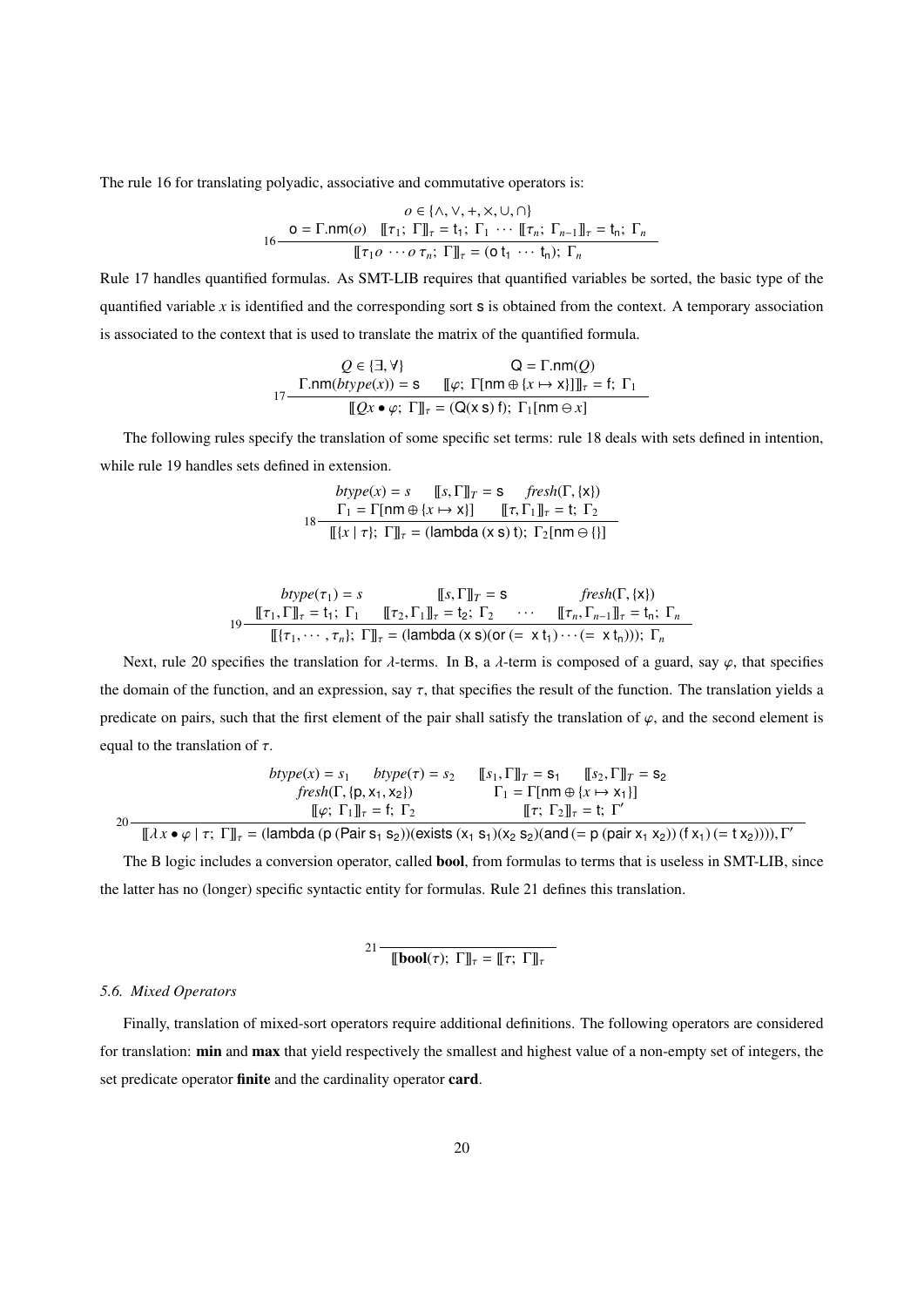In order to define the translation of the first two operators, the following two macros are introduced:

ismin ⌘ (lambda (m Int) (t (Int Bool)) (and(in m t)(forall (x Int) (implies (in x t)(<= m x))))) ismax ⌘ (lambda (m Int) (t (Int Bool)) (and(in m t)(forall (x Int) (implies (in x t)(<= x m)))))

Thus, (ismin m t) expands to a formula stating that *m* is the smallest value in the set t. This formula is the conjunction of the properties of the min operator [1]. The translation of the operators min and max is specified by rules 22 and 23. Each application of these rules add a fresh integer constant and an assumption to the context.

$$
\begin{aligned}\n\llbracket \tau, \Gamma \rrbracket_{\tau} &= t; \Gamma_1 & \text{fresh}(\Gamma_1, \{m\}) \\
22 - \frac{\Gamma_2 = \Gamma_1[\text{funs } \oplus \{m \mapsto \text{Int}\} \mid \text{assumptions } \oplus \{(\text{ismin } m \ t)\}]}{\llbracket \text{min}(\tau), \Gamma \rrbracket_{\tau} = m; \ \Gamma_2} \\
\frac{\llbracket \tau, \Gamma \rrbracket_{\tau} = t; \ \Gamma_1}{\Gamma_2} & \text{fresh}(\Gamma_1, \{m\}) \\
23 - \frac{\Gamma_2 = \Gamma_1[\text{funs } \oplus \{m \mapsto \text{Int}\} \mid \text{assumptions } \oplus \{(\text{ismax } m \ t)\}]}{\llbracket \text{max}(\tau), \Gamma \rrbracket_{\tau} = m; \ \Gamma_2}\n\end{aligned}
$$

The operator finite is a predicate that is true of finite sets. The following macro relates a proposition p, a unary predicate t, a labelling function f and a constant k. Informally, p is an atomic proposition stating that the argument set is finite, k is an upper bound on the cardinality of the set, and f maps injectively elements of the set with a positive integer smaller than k.

> finite  $\equiv$  (lambda (p Bool) (t ('s Bool)) (f ('s lnt)) (k lnt)) (iff p (and (forall  $(x s)$ (implies (in x t)(in (f x)(range 1 k))))  $(forall(x s)(y s)(implies (and (in x t))$  $(in y t)$  $(not (equal x y)))$  $(not (equal (f x)(f y))))))$

Rule 24 specifies the translation of the predicate application  $\text{finite}(\tau)$ : the context is enriched with an atomic proposition p, a constant k and a function f, of domain s, the sort for the basic type of the elements of  $\tau$ . The context is also augmented with an assumption obtained by an expansion of macro finite.

$$
\llbracket \tau, \Gamma \rrbracket_{\tau} = t; \ \Gamma_1 \quad \text{btype}(\tau) = \mathbb{P}(s) \quad \Gamma.\text{nm}(s) = s \quad \text{fcsh}(\Gamma_1, \{\text{p}, \text{k}, \text{f}\})
$$
\n
$$
\Gamma_2 = \Gamma_1[\text{preds} \oplus \{\text{p} \mapsto ()\} \mid \text{tuns} \oplus \{\text{k} \mapsto \text{Int}, \text{f} \mapsto (\text{s} \text{ Int})\} \mid
$$
\n
$$
\text{assumptions} \oplus (\text{finite } \text{p} \text{ tfs})
$$
\n
$$
\llbracket \text{finite}(\tau), \Gamma \rrbracket_{\tau} = \text{p}; \ \Gamma_2
$$

The operator **card** is a function from sets to integers. The following macro relates a unary predicate t, a labelling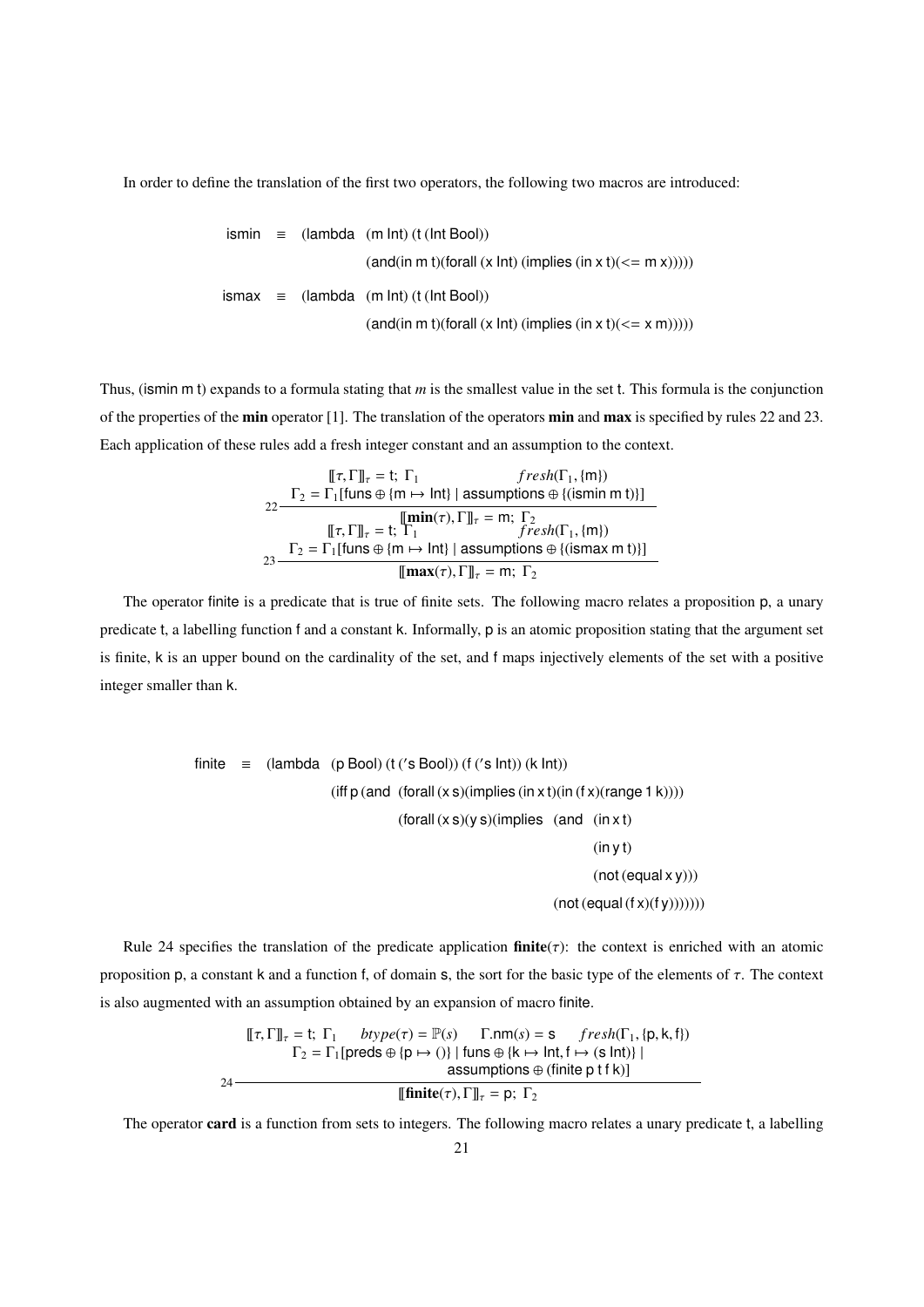function f and a constant k. Informally, t is the characteristic function of a set, k is the cardinality of the set, and f maps bijectively elements of the set with the range [1; k].

\n
$$
\text{card} \equiv (\text{lambda } (t \, \text{'s} \, \text{Bool})) \, (f \, \text{'s} \, \text{Int})) \, (k \, \text{Int})
$$
\n

\n\n $\text{(forall } (x \, s) \, (\text{implies } (\text{in } x \, t) \, (\text{in } (f \, x) \, (\text{range } 1 \, k)))$ \n

\n\n $\text{(forall } (x \, s) \, (y \, s) \, (\text{implies } (\text{and } (\text{in } x \, t) \, (\text{in } y \, t))$ \n

\n\n $\text{(iff } (\text{equal } x \, y) \, (\text{equal } (f \, x) \, (f \, y))))$ \n

Rule 25 specifies the translation of the application of operator card to a set  $\tau$ ; the context is enriched with a constant k and a function f, and an assumption that relates both new symbols to set  $\tau$  using the macro card.

> $25$  $[\![\tau,\Gamma]\!]_{\tau} = \{f; \Gamma_1 \quad btype(\tau) = \mathbb{P}(s) \quad \Gamma.nm(s) = s \quad \text{ fresh}(\Gamma_1, \{\mathsf{p}, \mathsf{k}, \mathsf{f}\})\}$  $\Gamma_2 = \Gamma_1$ [funs  $\oplus$  {k  $\mapsto$  Int, f  $\mapsto$  (s Int)} | assumptions  $\oplus$  (card t f k)] [[card( $\tau$ ),  $\Gamma$ ] $\vert_{\tau}$  = k;  $\Gamma$ <sub>2</sub>

# 6. Implementation

The Rodin platform [11] is a development environment for Event-B. It is based on Eclipse [31] and can be extended by developing new plug-ins in the Java programming language. The translation described in this paper was used as a specification for a new plug-in dedicated to the automatic verification of proof obligations using SMT-solvers. The plug-in communicates with the SMT-solvers using files and operating system commands. The configuration of the plug-in includes a choice of SMT-solvers: Alt-Ergo [6], cvc3 [5], veriT [8] and Z3 [13] at this time (see figure 8). It is now available to the formal methods community as an exploratory package through Rodin's official source code repository  $3$ .

Currently, the verification with SMT-solver has to be activated by the user by clicking a button (see figure 9, left part). Whenever the verification is successful (see figure 9, right part), the status of the proof obligation is updated and the user may move to the next proof obligation.

# 7. Experimental Results

To evaluate the application of SMT-solvers in the context of the approach described in this paper, we considered all the proof obligations generated by the developments made publicly available by the European project Deploy at its Web site (http://www.deploy-project.eu/). F Since the prover is a satisfiability modulo theory (SMT) solver, to check the validity of a lemma, the negation of the lemma is given to the solver. If this negation is found unsatisfiable, then the original formula is valid.

 $3$ http://rodin-b-sharp.svn.sourceforge.net/viewvc/rodin-b-sharp/trunk/ exploratory/fages/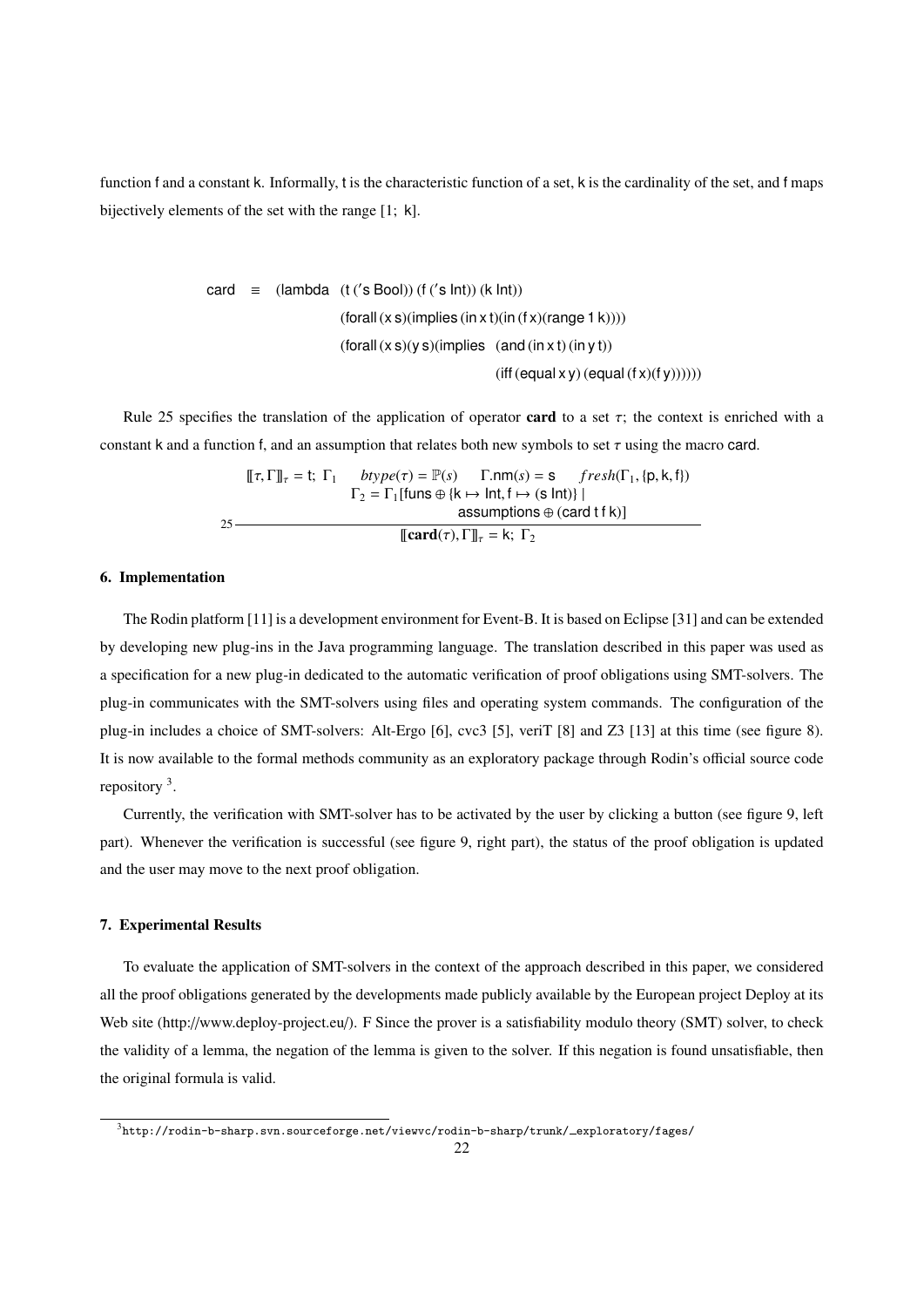

Figure 8: Screen capture of the plugin preference window. Options include the choice of a SMT-solver and visualization of the result translation for debugging purposes.

| <b>● ● ●</b> Event-B - ch2 car/m0.bps - Rodin Platform<br>File Edit Navigate Search Project Sample Menu Run Editor Menu Window Help                                                                                                                                                                                                                                                                                                                                                                                  |                                                                                                                                                                                         |                         |                                                                                                                                                                                                                                                                                                                                              |                 | © ◎ ⊙ Event-B - ch2 car/m0.bps - Rodin Platform<br>File Edit Navigate Search Project Sample-Menu Run Editor-Menu Window Help                                                                                                                                                                                                                                                                                                                                      |                                                                                                                                                                                                                |                                          |                 |                                                                                                  |
|----------------------------------------------------------------------------------------------------------------------------------------------------------------------------------------------------------------------------------------------------------------------------------------------------------------------------------------------------------------------------------------------------------------------------------------------------------------------------------------------------------------------|-----------------------------------------------------------------------------------------------------------------------------------------------------------------------------------------|-------------------------|----------------------------------------------------------------------------------------------------------------------------------------------------------------------------------------------------------------------------------------------------------------------------------------------------------------------------------------------|-----------------|-------------------------------------------------------------------------------------------------------------------------------------------------------------------------------------------------------------------------------------------------------------------------------------------------------------------------------------------------------------------------------------------------------------------------------------------------------------------|----------------------------------------------------------------------------------------------------------------------------------------------------------------------------------------------------------------|------------------------------------------|-----------------|--------------------------------------------------------------------------------------------------|
| <b>DY H &amp; &amp;</b><br>$\bullet$                                                                                                                                                                                                                                                                                                                                                                                                                                                                                 | $Q_{\rm h}$ v<br>$B$ $A$ $V$                                                                                                                                                            | $\overline{\mathbf{z}}$ | $\begin{picture}(120,15) \put(0,0){\line(1,0){155}} \put(15,0){\line(1,0){155}} \put(15,0){\line(1,0){155}} \put(15,0){\line(1,0){155}} \put(15,0){\line(1,0){155}} \put(15,0){\line(1,0){155}} \put(15,0){\line(1,0){155}} \put(15,0){\line(1,0){155}} \put(15,0){\line(1,0){155}} \put(15,0){\line(1,0){155}} \put(15,0){\line(1,0){155}}$ | ▏░▏▼░▏▼ヾ▖ ✿▼ ◇▼ | $\bullet$<br>13 日 7                                                                                                                                                                                                                                                                                                                                                                                                                                               | $Q_{\rm{L}}$ v<br>$B$ $A$ v                                                                                                                                                                                    |                                          |                 | $\langle \mathbf{F} \rangle \mathbf{v} \otimes \mathbf{F} \otimes \mathbf{F} \otimes \mathbf{F}$ |
| $-6$<br>E: Event-B Ex 23                                                                                                                                                                                                                                                                                                                                                                                                                                                                                             | Celebrity 3                                                                                                                                                                             | $Q$ cclctx              | <b>O</b> cclctx                                                                                                                                                                                                                                                                                                                              | coors ctx1      | $-1$<br>Event-B Ex 23                                                                                                                                                                                                                                                                                                                                                                                                                                             | Celebrity 3                                                                                                                                                                                                    | <b>O</b> cclctx                          | <b>O</b> cclctx | ctx1                                                                                             |
| $\boldsymbol{\nabla}$<br>$\Box$<br>华国<br>$\bullet$<br>+ BirthdayBook<br>+ & Celebrity<br>$=$ $\bigoplus$ ch2 car<br>$= 0$ COLOR<br>$\overline{+}$ $\circ$ Constants<br>$+$ $\div$ Carrier Sets<br>$+$ $\star$ Axioms<br>Proof Obligation<br>$\div$ G SENSOR<br>$+$ $\bullet$ cd<br>$= 20, m0$<br>+ • Variables<br>$+$ $\leftrightarrow$ , Invariants<br>2 Proof Obligation<br>(7) thm1/THM<br><b>O</b> INITIALISATIO<br><b>7 INITIALISATIO</b><br>ML out/inv1/<br>ML_out/inv2/<br>(2) ML in/inv1/lN<br>ML in/inv2/ll | ML out/inv1/INV<br>$\bullet$ $\mathbb{Z}$ $\circledast$ $\Box$<br>$\overline{\mathbf{v}}$<br>4H<br>K<br><b>et</b><br><b>State</b><br>Goal & Proof Control &<br>Y V O Y W dc ah ae<br>C, | neN<br>n < d            | Console<br>$O \neq P$                                                                                                                                                                                                                                                                                                                        | ぼ腔く             | $\circ$<br>$\Box$<br>华国<br>$\bullet$<br>+ BirthdayBook<br>+ & Celebrity<br>$=$ $\hat{B}$ ch2 car<br>$+$ $Q$ COLOR<br>$+$ <b><math>\odot</math></b> SENSOR<br>$+$ $\bullet$ cd<br>$= 3.00$<br>+ • Variables<br>$+$ $\div$ , Invariants<br>no Proof Obligation<br>(?) thm1/THM<br><b>O INITIALISATIC</b><br>(?) INITIALISATIO<br>ML out/inv1/<br>ML out/inv2/<br>7 ML in/inv1/ll<br>@ <sup>A</sup> ML in/inv2/IN<br>$+$ $\phi$ , Events<br>$\pm 0$ m1<br>$\pm 0$ m2 | ML out/inv1/INV<br>$\circ \boxed{Z} \circ \boxed{Z}$<br><b>State</b><br><b>Q</b> Goal 83<br>O<br><b>S</b> Proof Control &<br><sup>opp</sup> v @ v su v dc ah ae<br>$\frac{1}{2}$ of $\frac{1}{2}$<br><b>PO</b> | neN<br>n < d<br>$n+1 \in N$<br>□ Console | ら               | $\forall$ of FRO                                                                                 |
|                                                                                                                                                                                                                                                                                                                                                                                                                                                                                                                      |                                                                                                                                                                                         |                         |                                                                                                                                                                                                                                                                                                                                              |                 | $+$ $\omega$ m3<br>$-10$                                                                                                                                                                                                                                                                                                                                                                                                                                          |                                                                                                                                                                                                                |                                          |                 |                                                                                                  |

Figure 9: Screen captures of the proof. On the left, before the proof, the button is active and the status is "unproved". On the right, after a successful proof, the button has been disactivated and the status is "proved".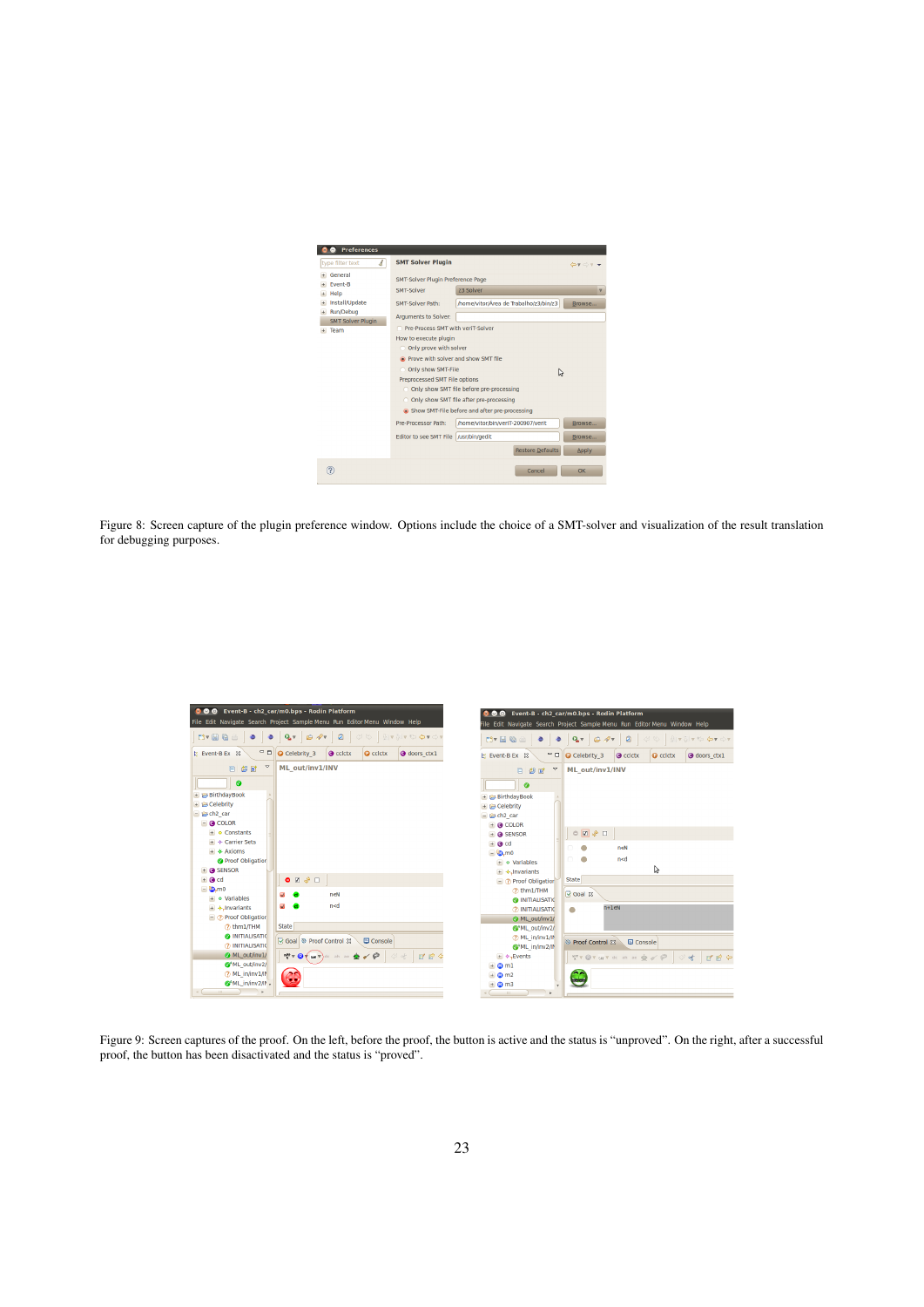The selected benchmarks were translated automatically by a Rodin plug-in described in Section 6 and then processed with the SMT-solver veriT [8], that integrates the necessary pre-processing steps (e.g. macro expansion, beta reduction) to handle the constructs introduced in these translation rules. Although this tool chain is still experimental and thus not yet integrated to the official releases of the Rodin platform, the results we obtained are rather positive, as shown in the table of figure 1. In our experiment, we applied the Predicate Prover to all of the 2359 proof obligations, and it terminated successfully in 54% of the cases. When applying the approach described in this paper, and using veriT as the SMT-solver, the ratio of discharged proof obligations jumps to 63%. It is important to note that all the runs of the SMT-solver take a negligible amount of time. The remaining proof obligations will be communicated to the community of researchers on SMT-solving techniques in the hope that use them as a direction for future extensions and improvements.

# 8. Conclusions

This paper addresses the verification of proof obligations generated in formal systems and software developments in B and Event-B using SMT-solvers. A fragment of the logic of such proof obligations was chosen: essentially it combines basic sets and relations, fragments of integer arithmetics and Booleans. The scope therefore compares to that of existing tools such as the Predicate Prover.

The use of pre-processing constructs simplifies the specification and implementation of the translation from set theory to predicate logic: e.g. macros are associated to the main operators of set theory. A set of rules specifies the translation of proof obligations to the SMT-LIB format extended with macro-definitions and lambda expressions. The second stage of translation, applying classic pre-processing techniques such as macro-expansion, produces fully compliant SMT-LIB files that can be handled with existing SMT-solvers.

A significant set of proof obligations was used to assess the usefulness of the approach. The translation system was applied to the proof obligations and the resulting SMT-LIB files were verified with an existing SMT-solver. This experiment validates the approach: existing SMT-solvers may be employed to discharge automatically and quickly a number of proof obligations in formal software developments such as Event-B. They can thus be used to complement the panoply of provers currently available in integrated development environments for B and Event-B. Indeed, the translation presented in this paper was used to implement a verification plug-in for the Rodin platform targeting several SMT-solvers.

*Future Work.* The translation presented herein may be employed in other development platforms, such as Atelier B. Also some capabilities of SMT-solvers can be used to improve the workflow in such development platforms. First, one can define classes of proof obligations where the solver is complete and where more accurate results can be reported, using theoretical results such as those reported in [20]. In those cases where the solver is complete, countermodels can be reported to the user, when a proof obligation cannot be verified. Also, SMT-solvers may identify the subset of hypothesis that was actually useful to verify a proof obligation. This information can be used by the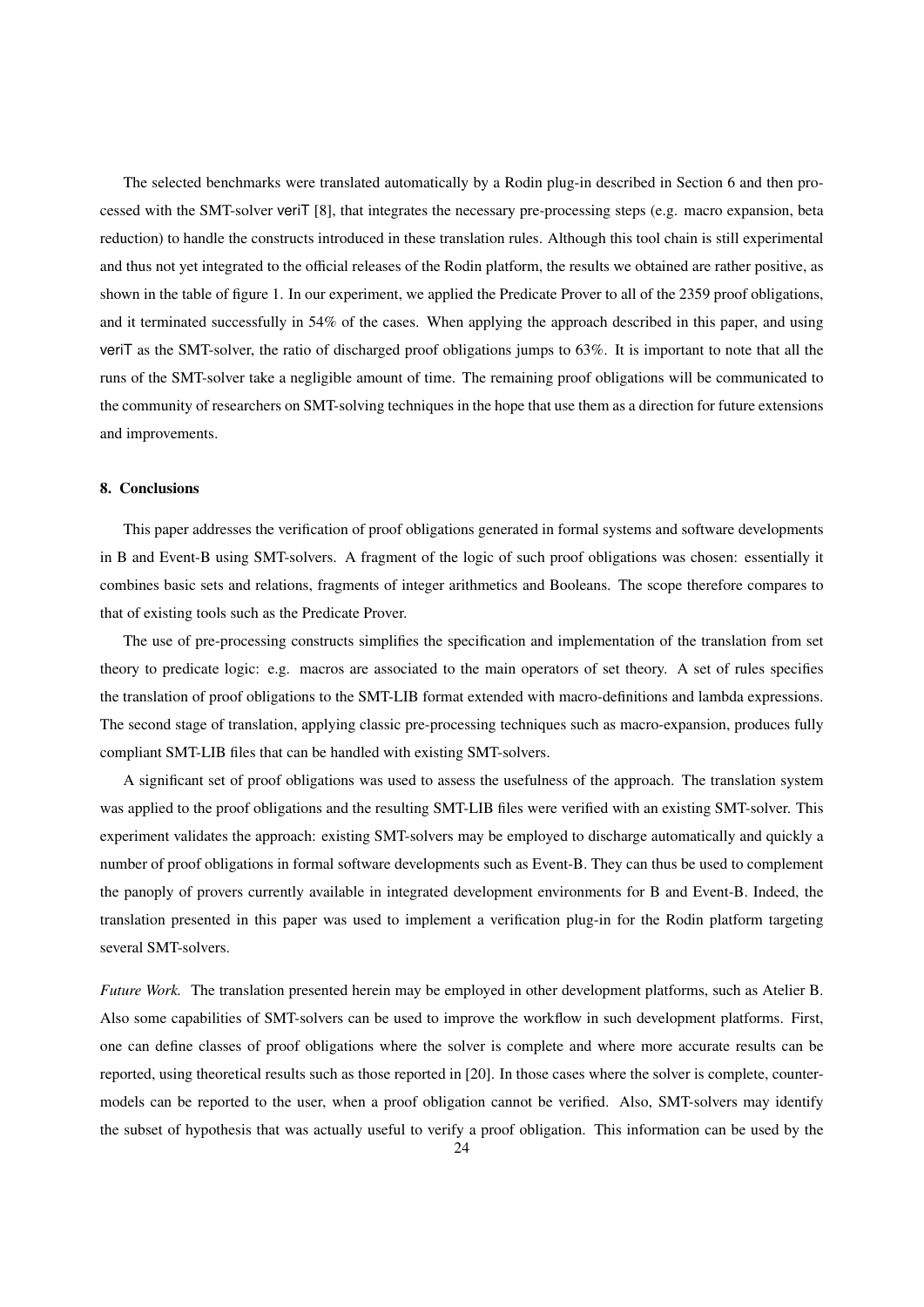environment platform to reduce the number of generated proof obligations when the user modifies a definition. Finally, as some SMT-solvers include incremental assertion and retraction of sets of hypothesis, a tighter integration with the proof obligation generators could be designed to apply this feature to incrementally add or remove hypothesis that correspond to a definition context or control flow conditions, which would likely lead to faster verification times.

Also, a thorough experimental evaluation of the performances of SMT-solvers when dealing with the proof obligations generated in formal development in B and Event-B is now possible. The results of such evaluation could be used to establish a research agenda to drive further developments in SMT-solving techniques.

Finally, other translations can be defined to consider other classes of proof obligations. For instance, as suggested in  $[12, 22]$ , sets can be mapped to arrays of Booleans, for which efficient SMT-solving techniques are available.

*Acknowledgements..* The author thanks Systerel's Laurent Voisin, Carine Pascal, Yoann Fages and Yoann Guyot for providing initial examples and assistance on plug-in development for Rodin. The initial implementation of macro expansion, beta reduction and lifting of equalities to formulas in veriT is due to Pascal Fontaine. He also proposed to use them as a means to handle basic set connectors. Vítor Alcântara de Almeida is the author of the Rodin plug-in implementing the translation.

### References

- [1] Abrial, J.-R., 1996. The B-book: assigning programs to meanings. Cambridge University Press. URL http://portal.acm.org/citation.cfm?id=236705
- [2] Abrial, J.-R., 2010. Modeling in Event-B: System and Software Engineering. Cambridge University Press.
- [3] B-Core Ltd, 2002. The B-Toolkit. \url{http://www.b-core.com/btoolkit.html}.
- [4] Barrett, C., Stump, A., Tinelli, C., 2010. The SMT-LIB Standard Version 2.0. URL http://goedel.cs.uiowa.edu/smtlib/papers/smt-lib-reference-v2.0-r10.03.30.pdf
- [5] Barrett, C., Tinelli, C., July 2007. CVC3. In: Damm, W., Hermanns, H. (Eds.), Proceedings of the 19th International Conference on Computer Aided Verification (CAV '07). Vol. 4590 of Lecture Notes in Computer Science. Springer-Verlag, pp. 298–302.
- [6] Bobot, F., Conchon, S., Contejean, E., Lescuyer, S., 2008. Implementing Polymorphism in SMT solvers. In: Barrett, C., de Moura, L. (Eds.), SMT 2008: 6th International Workshop on Satisfiability Modulo Theories.
- [7] Bofill, M., Nieuwenhuis, R., Oliveras, A., Rodríguez-Carbonell, E., Rubio, A., 2008. The Barcelogic SMT Solver. In: Gupta, A., Malik, S. (Eds.), Proceedings of the 20th international conference on Computer Aided Verification. Vol. 5123 of Lecture Notes in Computer Science. Springer Berlin Heidelberg, Berlin, Heidelberg, pp. 294–298.
	- URL http://www.springerlink.com/index/10.1007/978-3-540-70545-1
- [8] Bouton, T., de Oliveira, D. C. B., Déharbe, D., Fontaine, P., 2009. veriT: An Open, Trustable and Efficient SMT-Solver. In: Automated Deduction - CADE-22. Vol. 5663 of Lecture Notes in Computer Science. Springer Verlag, pp. 151–156. URL http://www.springerlink.com/content/f33m4615152325x3
- [9] Bruun, H., Damm, F., Dawes, J., Hansen, B., Larsen, P., Parkin, G., Plat, N., Toetenel, H., 1998. A formal definition of {VDM-SL}. Tech. Rep. Technical Report 1998/9, University of Leicester.
- [10] ClearSy, 2009. Atelier B User Manual Version 4.0. Clearsy System Engineering. URL http://www.atelierb.eu
- [11] Coleman, J., Jones, C., Oliver, I., Romanovsky, A., E.Troubitsyna, 2005. {RODIN} (Rigorous open Development Environment for Complex Systems). In: Fifth European Dependable Computing Conference: EDCC-5 supplementary volume. pp. 23–26.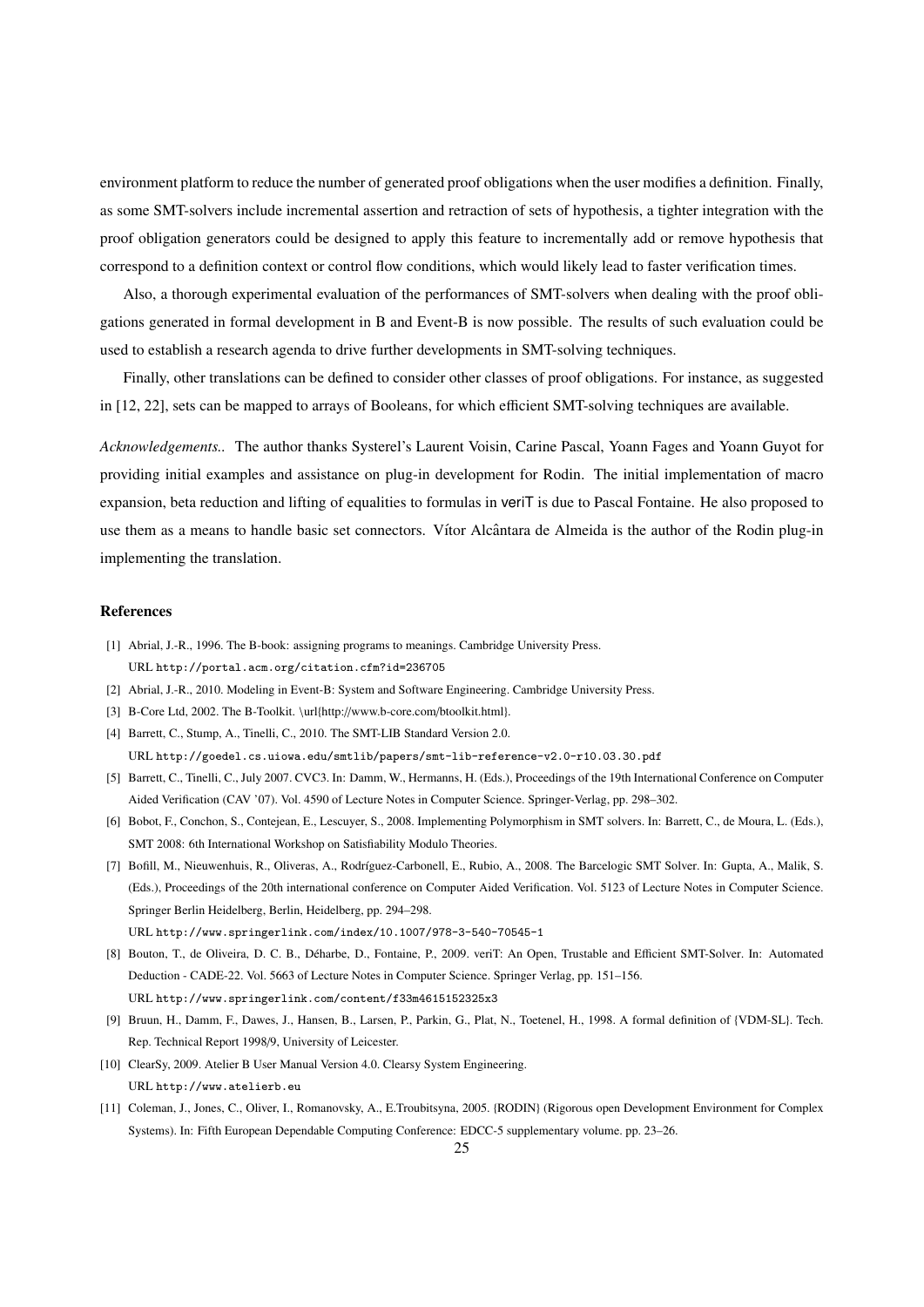- [12] Couchot, J.-F., Deharbe, D., Giorgetti, A., Ranise, S., 2003. Scalable Automated Proving and Debugging of Set-Based Specifications. Journal ´ of the Brazilian Computer Society 9, 17–36.
- [13] de Moura, L., Bjø rner, N., 2008. Z3: An Efficient SMT Solver. In: Ramakrishnan, C. R., Rehof, J. (Eds.), Proc. Conf. on Tools and Algorithms for the Construction and Analysis of Systems (TACAS). Vol. 4963 of Lecture Notes in Computer Science. Springer, pp. 337–340.
- [14] de Moura, L., Bjø rner, N., 2009. Satisfiability Modulo Theories: An Appetizer. In: Oliveira, M. V. M., Woodcock, J. (Eds.), Formal Methods: Foundations and Applications. Vol. 5902 of Lecture Notes in Computer Science. Springer Berlin Heidelberg, Berlin, Heidelberg, pp. 23–36. URL http://www.springerlink.com/index/10.1007/978-3-642-10452-7
- [15] de Moura, L., Dutertre, B., Shankar, N., 2007. A Tutorial on Satisfiability Modulo Theories. In: Damm, W., Hermanns, H. (Eds.), Computer Aided Verification, 19th International Conference, CAV 2007, Berlin, Germany, July 3-7, 2007, Proceedings. Vol. 4590 of Lecture Notes in Computer Science. Springer Berlin Heidelberg, Berlin, Heidelberg, pp. 20–36. URL http://www.springerlink.com/content/11r20jq883677834
- [16] Déharbe, D., 2010. Automatic Verification for a Class of Proof Obligations with SMT-Solvers. In: Frappier, M., Uwe, G., Sarfraz, K., Laleau, R., Reeves, S. (Eds.), Abstract State Machines, Alloy, B and Z, Second International Conference, ABZ 2010, Orford, QC, Canada, February 22-25, 2010. Proceedings. No. 1 in Lecture Notes in Computer Science. Springer Verlag, pp. 217–230. URL http://dx.doi.org/10.1007/978-3-642-11811-1\_17
- [17] Deharbe, D., Fontaine, P., Ranise, S., Ringeissen, C., 2006. Decision Procedures for the Formal Analysis of Software. In: Theoretical Aspects ´ of Computing—ICTAC 2006. Lecture Notes in Computer Science. Springer Verlag, pp. 366–370. URL http://dx.doi.org/10.1007/11921240 26
- [18] Dutertre, B., de Moura, L., August 2006. The Yices SMT solver. Tool paper at http://yices.csl.sri.com/tool-paper.pdf.
- [19] El Ghazi, A. A., Taghdiri, M., 2010. Analyzing Alloy Constraints using an SMT Solver: A Case Study. In: Dutertre, B., Sa¨ıdi, H. (Eds.), AFM10 (Automated Formal Methods).
- [20] Fontaine, P., 2009. Combinations of theories for decidable fragments of first-order logic. In: 7th International Symposium on Frontiers of Combining Systems (FroCoS'09). Vol. 5749 of Lecture Notes in Computer Science. Springer, pp. 263–278.
- [21] Hurlin, C., Chaieb, A., Fontaine, P., Merz, S., Weber, T., July 2007. Practical Proof Reconstruction for First-order Logic and Set-Theoretical Constructions. In: Dixon, L., Johansson, M. (Eds.), Proceedings of the Isabelle Workshop 2007. pp. 2–13.
- [22] Kröning, D., Rümmer, P., Weissenbacher, G., 2009. A Proposal for a Theory of Finite Sets, Lists, and Maps for the {SMT-LIB} Standard. In: Informal proceedings, 7th International Workshop on Satisfiability Modulo Theories at CADE 22.
- [23] Leuschel, M., Butler, M., 2008. ProB: An Automated Analysis Toolset for the B Method. Journal Software Tools for Technology Transfer 10 (2), 185–.
- [24] Nelson, G., Oppen, D., 1979. Simplification by Cooperating Decision Procedures. ACM Transactions on Programming Languages and Systems 1 (2), 245–257.
- [25] Nelson, G., Oppen, D., 1980. Fast Decision Procedures Based on Congruence Closure. Journal of the ACM 27 (2), 356–364.
- [26] Nieuwenhuis, R., Oliveras, A., 2005. {DPLL(T)} with Exhaustive Theory Propagation and its Application to Difference Logic. In: Etessami, K., Rajamani, S. (Eds.), Proc. 17th Int'l Conf. on Computer Aided Verification (CAV). Vol. 3576 of Lecture Notes in Computer Science. Springer, pp. 321–334.
- [27] Pierce, B. C., 2002. Types and Programming Languages. MIT Press.
- [28] Plagge, D., Leuschel, M., Lopatkin, I., Romanovsky, A., 2009. SAL, Kodkod, and BDDs for Validation of B Models. Lessons and Outlook. In: Saïdi, H., Shankar, N. (Eds.), Automated Formal Methods (AFM09). pp. 16-22.
- [29] Ranise, S., Tinelli, C., August 2006. The SMT-LIB Standard : Version 1.2.
- [30] Spivey, J., 1992. The Z Notation: a Reference Manual, 2nd Edition. Prentice-Hall International Series in Computer Science. Prentice Hall.
- [31] The Eclipse Foundation, 2009. Eclipse SDK. URL http://www.eclipse.org